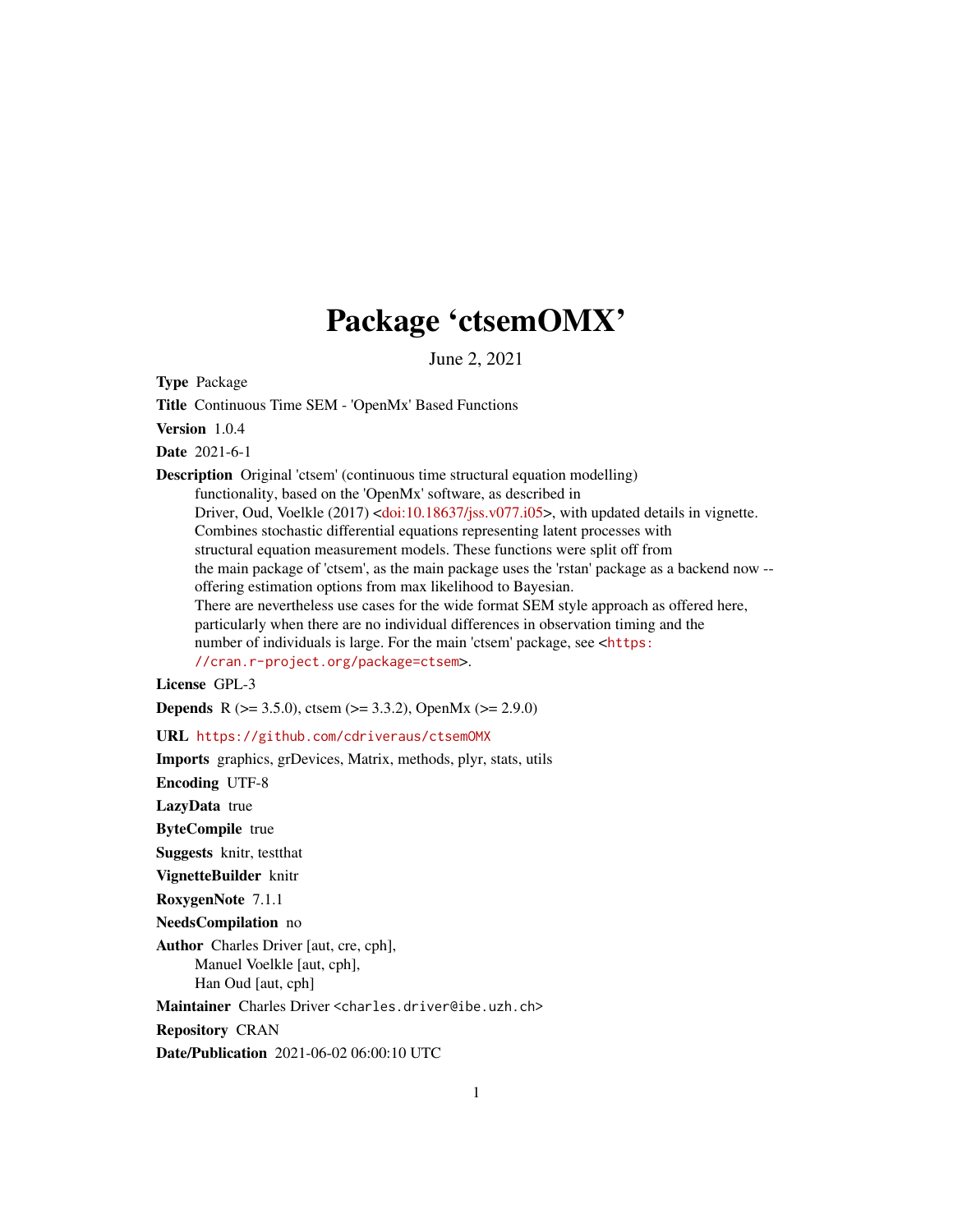# <span id="page-1-0"></span>R topics documented:

|       | $\overline{3}$             |
|-------|----------------------------|
|       | $\overline{4}$             |
|       | $\overline{\phantom{0}}$ 5 |
|       | 5                          |
|       | 5                          |
|       | 6                          |
|       | 6                          |
|       |                            |
|       |                            |
|       |                            |
|       |                            |
|       |                            |
|       |                            |
|       |                            |
|       |                            |
|       |                            |
|       |                            |
|       |                            |
|       |                            |
|       |                            |
|       |                            |
|       |                            |
|       |                            |
|       |                            |
|       |                            |
| Index | 26                         |

AnomAuth *AnomAuth*

# Description

A dataset containing panel data assessments of individuals Anomia and Authoritarianism.

# Format

data frame with 2722 rows, 14 columns. Column Y1 represents anomia, Y2 Authoritarianism, dTx the time interval for measurement occasion x.

# Source

See <https://psycnet.apa.org:443/journals/met/17/2/176/> for details.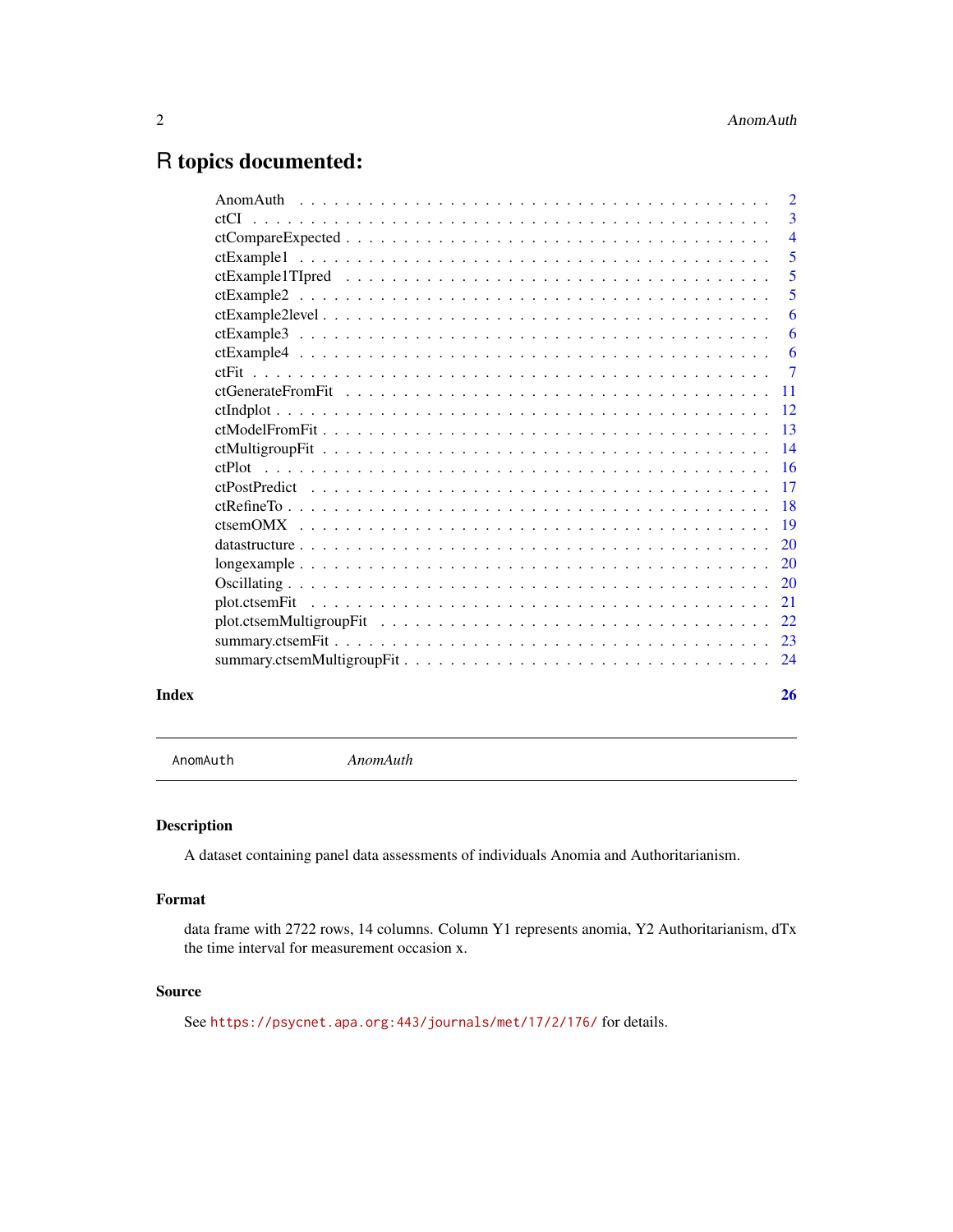<span id="page-2-1"></span><span id="page-2-0"></span>ctCI *ctCI Computes confidence intervals on specified parameters / matrices for already fitted ctsem fit object.*

### Description

ctCI Computes confidence intervals on specified parameters / matrices for already fitted ctsem fit object.

#### Usage

```
ctCI(ctfitobj, confidenceintervals, optimizer = "NPSOL", verbose = 0)
```
#### Arguments

| ctfitobi            | Already fit ctsem fit object (class: ctsem Fit) to estimate confidence intervals for.                                                  |
|---------------------|----------------------------------------------------------------------------------------------------------------------------------------|
| confidenceintervals |                                                                                                                                        |
|                     | character vector of matrices and or parameters for which to estimate 95% confi-<br>dence intervals for.                                |
| optimizer           | character vector. Defaults to NPSOL (recommended), but other optimizers avail-<br>able within OpenMx (e.g. 'CSOLNP') may be specified. |
| verbose             | Integer between 0 and 3 reflecting amount of output while calculating.                                                                 |

# Details

Confidence intervals typically estimate more reliably using the proprietary NPSOL optimizer available within OpenMx only when installing directly from OpenMx website. Use command " source('http://openmx.psyc.virgini " to install OpenMx with NPSOL. If estimating for a multigroup model, specify confidence intervals as normal, e.g. confidenceintervals = c('DRIFT','diffusion\_Y1\_Y1') . The necessary group prefixes are added internally.

#### Value

ctfitobj, with confidence intervals included.

### Examples

## Examples set to 'donttest' because they take longer than 5s.

```
data("ctExample3")
model <- ctModel(n.latent = 1, n.manifest = 3, Tpoints = 100,
LAMBDA = matrix(c(1, "lambda2", "lambda3"), nrow = 3, ncol = 1),
MANIFESTMEANS = matrix(c(0, "manifestmean2", "manifestmean3"), nrow = 3,
  ncol = 1)fit <- ctFit(dat = ctExample3, ctmodelobj = model, objective = "Kalman",
stationary = c("T0VAR"))
fit <- ctCI(fit, confidenceintervals = 'DRIFT')
```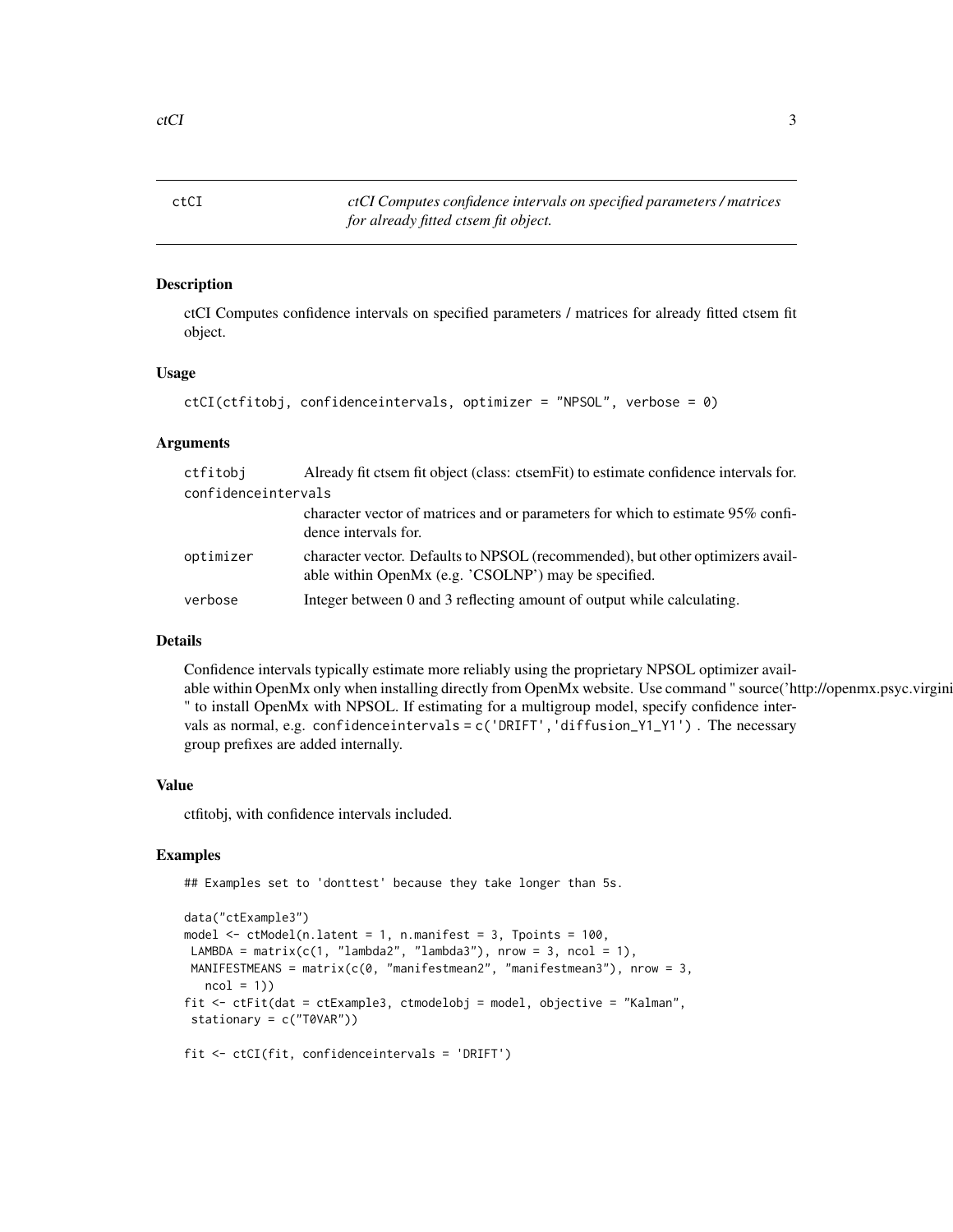<span id="page-3-0"></span>summary(fit)\$omxsummary\$CI

ctCompareExpected *ctCompareExpected Compares model implied to observed means and covariances for panel data fit with ctsem.*

# Description

ctCompareExpected Compares model implied to observed means and covariances for panel data fit with ctsem.

# Usage

```
ctCompareExpected(
 fitobj,
 cov = TRUE,outputmatrices = FALSE,
 pause = TRUE,
 varlist = "all",
 ylim = c(-1, 1),...
)
```

| fitobi  | Fitted model object from OpenMx or ctsem.                                                                 |
|---------|-----------------------------------------------------------------------------------------------------------|
| COV     | Logical. If TRUE, show covariance plots, if FALSE show correlations.                                      |
|         | outputmatrices if TRUE, output expected, observed, and residual correlation matrices as well as<br>plots. |
| pause   | if TRUE (default) output plots interactively, one at a time. If FALSE, output<br>without stopping.        |
| varlist | if "all" include all variables in dataset. Otherwise, specify numeric vector of<br>variables to include.  |
| ylim    | vector of min and max Y axis limits for plot.                                                             |
| .       | additional arguments passed to plot.                                                                      |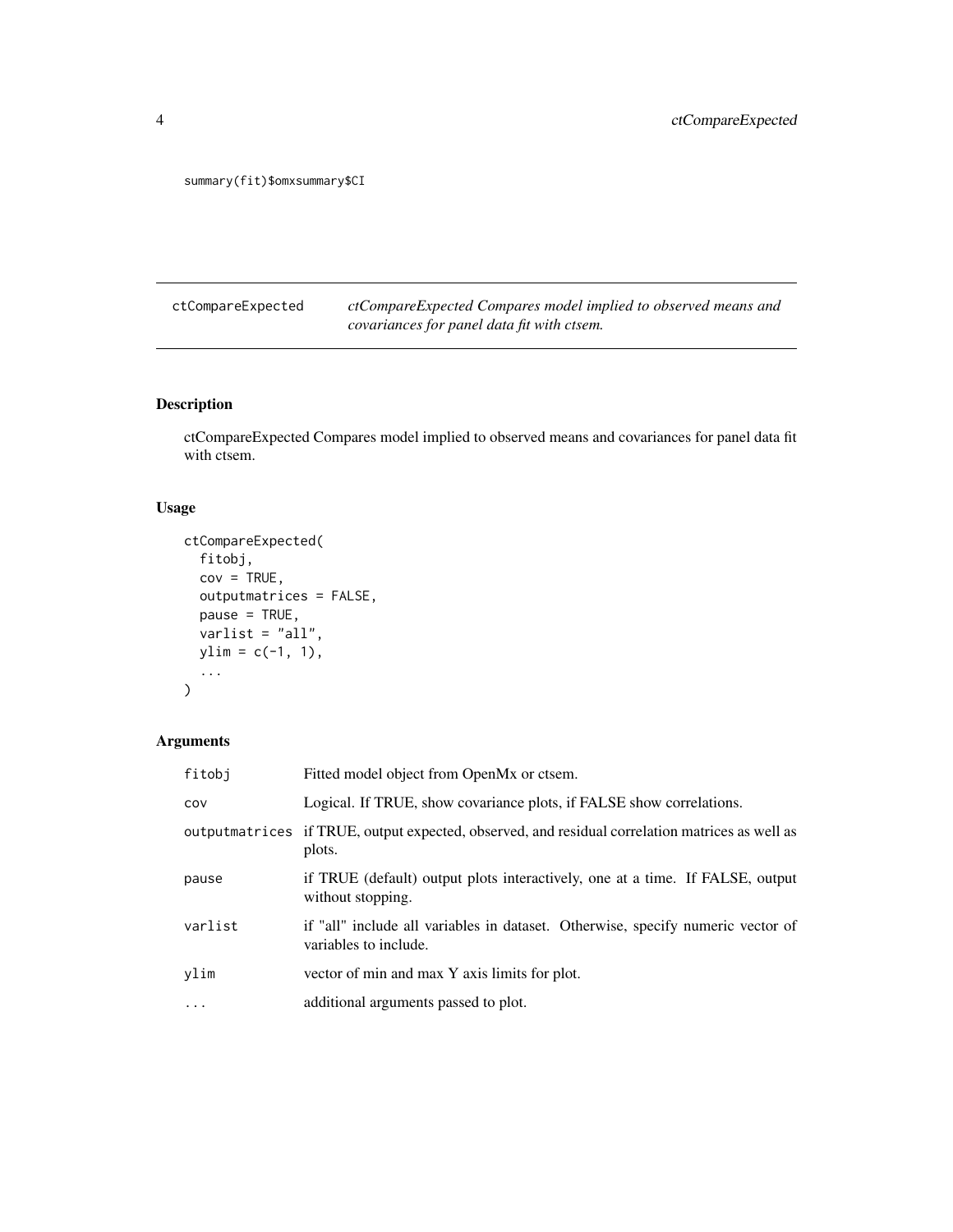<span id="page-4-0"></span>ctExample1 *ctExample1*

#### Description

Simulated example dataset for the ctsem package

#### Format

100 by 17 matrix containing containing ctsem wide format data. 6 measurement occasions of leisure time and happiness and 5 measurement intervals for each of 100 individuals.

ctExample1TIpred *ctExample1TIpred*

### Description

Simulated example dataset for the ctsem package

#### Format

100 by 18 matrix containing containing ctsem wide format data. 6 measurement occasions of leisure time and happiness, 1 measurement of number of friends, and 5 measurement intervals for each of 100 individuals.

ctExample2 *ctExample2*

#### Description

Simulated example dataset for the ctsem package

### Format

100 by 18 matrix containing containing ctsem wide format data. 8 measurement occasions of leisure time and happiness, 7 measurement occasions of a money intervention dummy, and 7 measurement intervals for each of 50 individuals.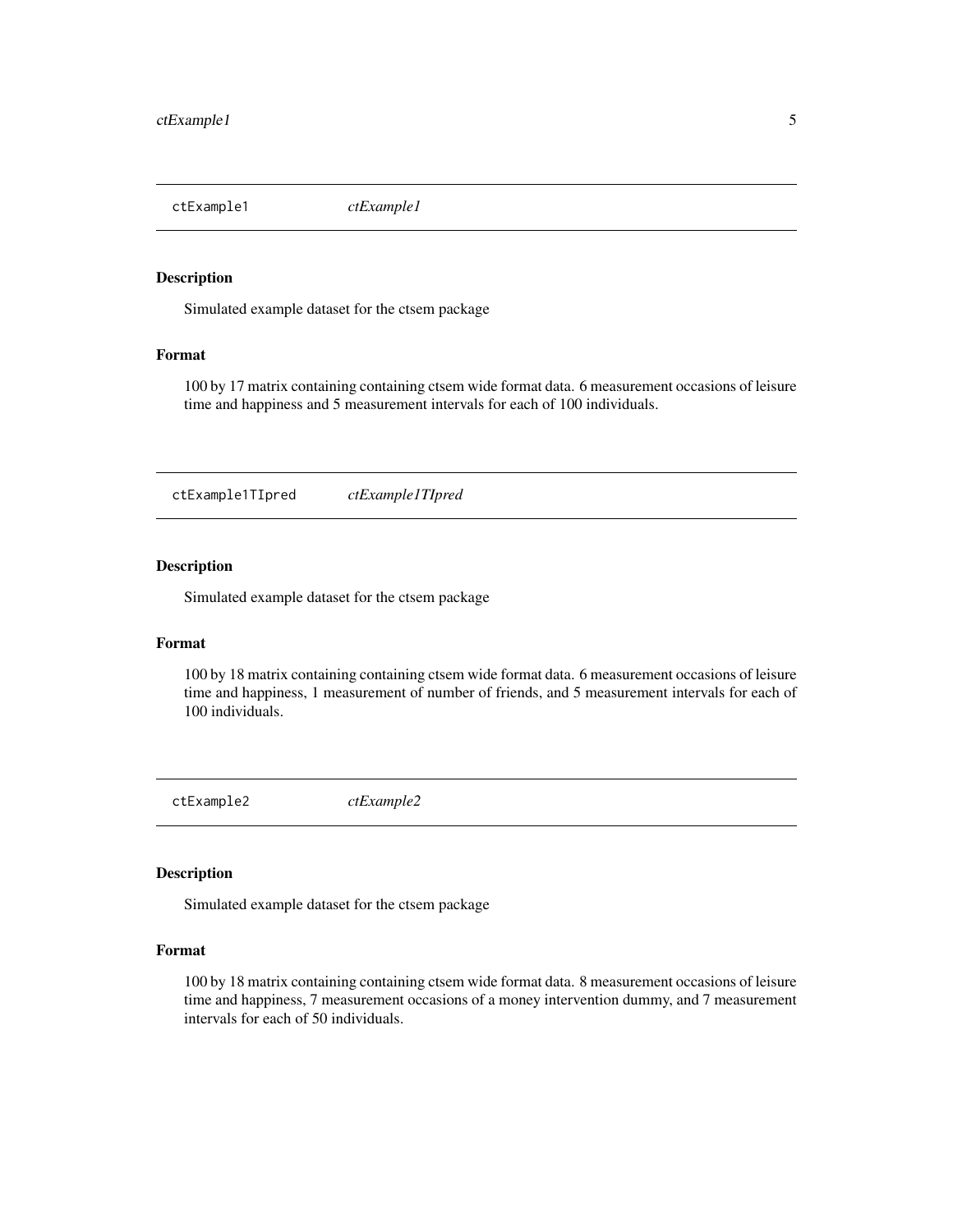<span id="page-5-0"></span>ctExample2level *ctExample2level*

#### Description

Simulated example dataset for the ctsem package

# Format

100 by 18 matrix containing ctsem wide format data. 8 measurement occasions of leisure time and happiness, 7 measurement occasions of a money intervention dummy, and 7 measurement intervals for each of 50 individuals.

ctExample3 *ctExample3*

# Description

Simulated example dataset for the ctsem package

#### Format

1 by 399 matrix containing containing ctsem wide format data. 100 observations of variables Y1 and Y2 and 199 measurement intervals, for 1 subject.

ctExample4 *ctExample4*

#### Description

Simulated example dataset for the ctsem package

#### Format

20 by 79 matrix containing 20 observations of variables Y1, Y2, Y3, and 19 measurement intervals dTx, for each of 20 individuals.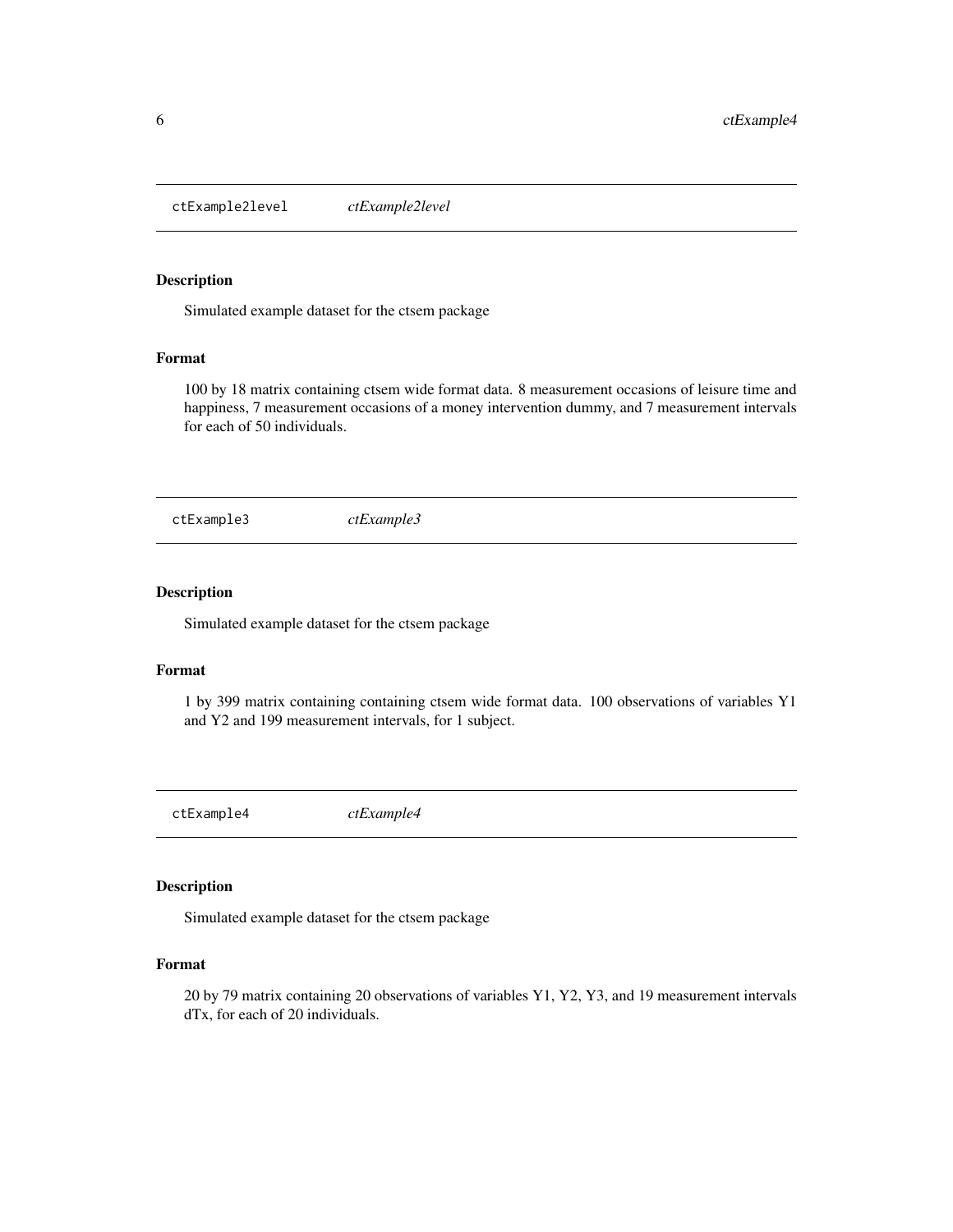#### <span id="page-6-1"></span><span id="page-6-0"></span>Description

This function fits continuous time SEM models specified via [ctModel](#page-0-0) to a dataset containing one or more subjects.

# Usage

```
ctFit(
  dat,
  ctmodelobj,
  dataform = "auto",
  objective = "auto",
  stationary = c("T0TRAITEFFECT", "T0TIPREDEFFECT"),
  optimizer = "CSOLNP",
  retryattempts = 5,
  iterationSummary = FALSE,
  carefulFit = TRUE,
  carefulFitWeight = 100,
  showInits = FALSE,
  asymptotes = FALSE,
  meanIntervals = FALSE,
  crossEffectNegStarts = TRUE,
  fit = TRUE,nofit = FALSE,discreteTime = FALSE,
  verbose = 0,
  useOptimizer = TRUE,
  omxStartValues = NULL,
  transformedParams = TRUE,
  datawide = NA
)
```

| dat        | the data you wish to fit a ctsem model to, in either wide format (one individual<br>per row), or long format (one time point of one individual per row). See details.                                                                                                                                                                      |
|------------|--------------------------------------------------------------------------------------------------------------------------------------------------------------------------------------------------------------------------------------------------------------------------------------------------------------------------------------------|
| ctmodelobi | the ctsem model object you wish to use, specified via the ctModel function.                                                                                                                                                                                                                                                                |
| dataform   | either "wide" or "long" depending on which input format you wish to use for the<br>data. See details and or vignette.                                                                                                                                                                                                                      |
| objective  | 'auto' selects either 'Kalman', if fitting to single subject data, or 'mxRAM' for<br>multiple subjects. For single subject data, 'Kalman' uses the $mxExpectedationStateSpace$<br>function from OpenMx to implement the Kalman filter. For more than one sub-<br>ject, 'mxRAM' specifies a wide format SEM with a row of data per subject. |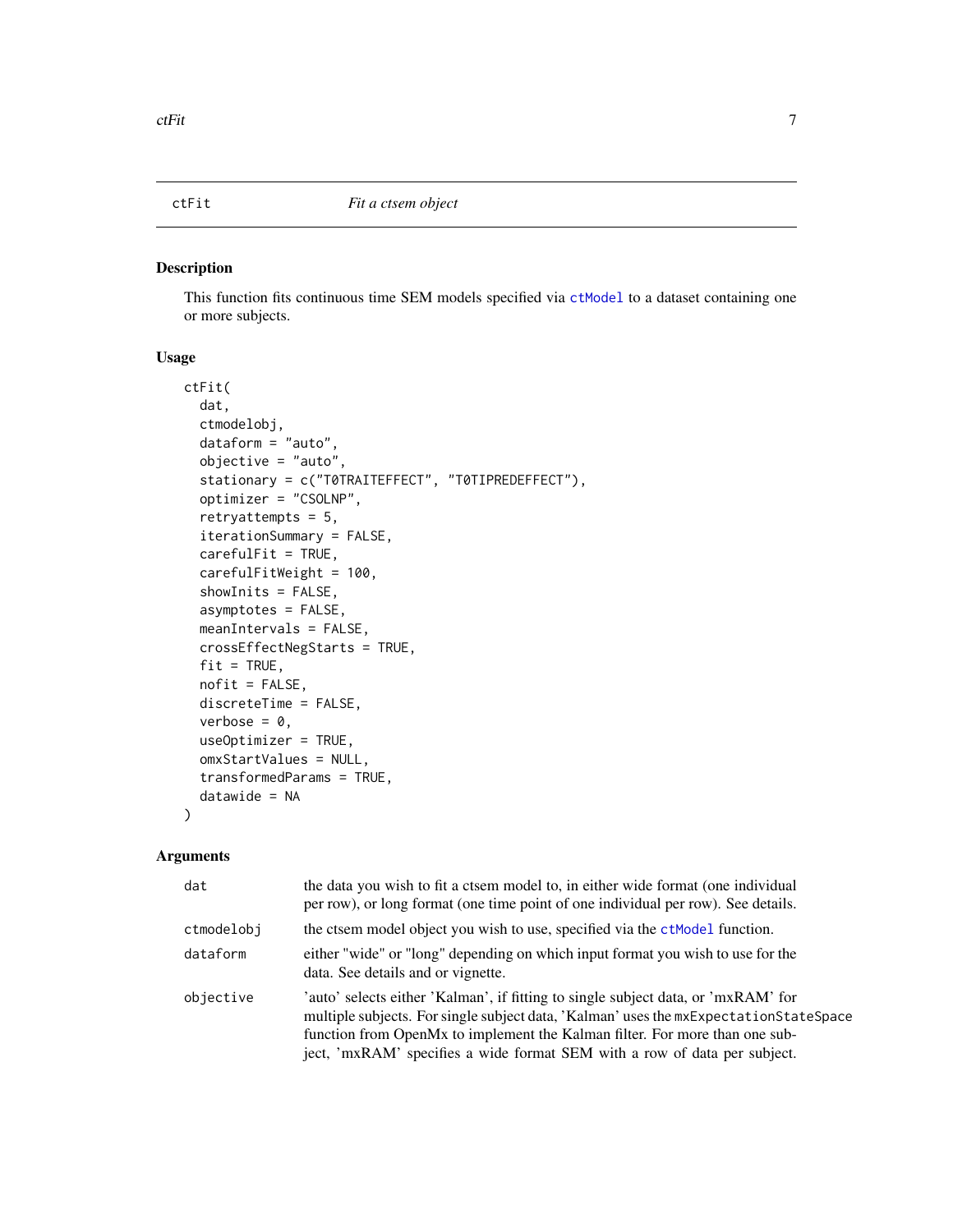<span id="page-7-0"></span>

|                      | 'cov' may be specified, in which case the 'meanIntervals' argument is set to<br>TRUE, and the covariance matrix of the supplied data is calculated and fit in-<br>stead of the raw data. This is much faster but only a rough approximation,<br>unless there are no individual differences in time interval and no missing data.<br>'Kalman' may be specified for multiple subjects, however as no trait matrices<br>are used by the Kalman filter one must consider how average level differences<br>between subjects are accounted for. See ctMultigroupFit for the possibility to |
|----------------------|--------------------------------------------------------------------------------------------------------------------------------------------------------------------------------------------------------------------------------------------------------------------------------------------------------------------------------------------------------------------------------------------------------------------------------------------------------------------------------------------------------------------------------------------------------------------------------------|
|                      | apply the Kalman filter over multiple subjects)                                                                                                                                                                                                                                                                                                                                                                                                                                                                                                                                      |
| stationary           | Character vector of T0 matrix names in which to constrain any free parameters to<br>stationarity. Defaults to c('T0TRAITEFFECT', 'T0TIPREDEFFECT'), constrain-<br>ing only between person effects to stationarity. Use NULL for no constraints, or<br>'all' to constrain all T0 matrices.                                                                                                                                                                                                                                                                                            |
| optimizer            | character string, defaults to the open-source 'CSOLNP' optimizer that is dis-<br>tributed in all versions of OpenMx. However, 'NPSOL' may sometimes perform<br>better for these problems, though requires that you have installed OpenMx via<br>the OpenMx web site, by running: source('http://openmx.psyc.virginia.edu/getOpenMx.R')                                                                                                                                                                                                                                               |
| retryattempts        | Number of times to retry the start value randomisation and fit procedure, if non-                                                                                                                                                                                                                                                                                                                                                                                                                                                                                                    |
| iterationSummary     | convergance or uncertain fits occur.                                                                                                                                                                                                                                                                                                                                                                                                                                                                                                                                                 |
|                      | if TRUE, outputs limited fit details after every fit attempt.                                                                                                                                                                                                                                                                                                                                                                                                                                                                                                                        |
| carefulFit           | if TRUE, first fits the specified model with a penalised likelihood function to<br>force MANIFESTVAR, DRIFT, TRAITVAR, MANIFESTTRAITVAR param-<br>eters to remain close to 0, then fits the specified model normally, using these<br>estimates as starting values. Can help to ensure optimization begins at sensi-<br>ble, non-exteme values, though results in any user specified start values being<br>ignored for the final fit (though they are still used for initial fit).                                                                                                    |
| carefulFitWeight     |                                                                                                                                                                                                                                                                                                                                                                                                                                                                                                                                                                                      |
|                      | Positive numeric. Sets the weight for the penalisation (or prior) applied by the<br>carefulFit algorithm. Generally unnecessary to adjust, may be helpful to try a<br>selection of values (perhaps between 0 and 1000) when optimization is prob-<br>lematic.                                                                                                                                                                                                                                                                                                                        |
| showInits            | if TRUE, prints the list of starting values for free parameters. These are the 'raw'<br>values used by OpenMx, and reflect the log (var / cov matrices) or -log(DRIFT<br>matrices) transformations used in ctsem. These are saved in the fit object under<br>fitobject\$omxStartValues.                                                                                                                                                                                                                                                                                              |
| asymptotes           | when TRUE, optimizes over asymptotic parameter matrices instead of continu-<br>ous time parameter matrices. Can be faster for optimization and in some cases<br>makes reliable convergance easier. Will result in equivalent models when con-<br>tinuous time input matrices (DRIFT, DIFFUSION, CINT) are free, but fixing<br>the values of any such matrices will result in large differences - a value of 0 in<br>a cell of the normal continuous time DIFFUSION matrix does not necessarily<br>result in a value of 0 for the asymptotic DIFFUSION matrix, for instance.          |
| meanIntervals        | Use average time intervals for each column for calculation (both faster and in-<br>accurate to the extent that intervals vary across individuals).                                                                                                                                                                                                                                                                                                                                                                                                                                   |
| crossEffectNegStarts |                                                                                                                                                                                                                                                                                                                                                                                                                                                                                                                                                                                      |
|                      | Logical. If TRUE (default) free DRIFT matrix cross effect parameters have<br>starting values set to small negative values (e.g. -. 05), if FALSE, the start values                                                                                                                                                                                                                                                                                                                                                                                                                   |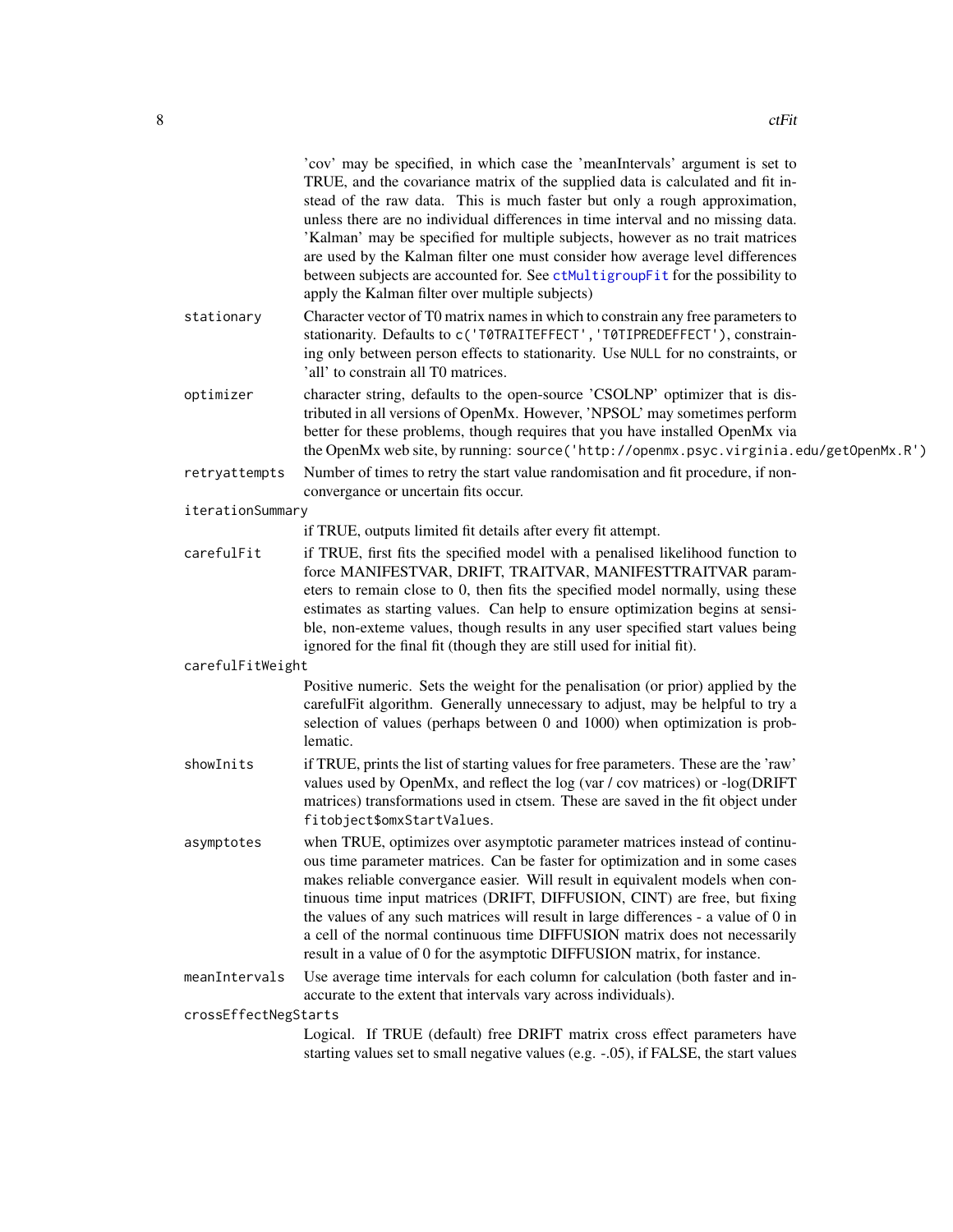<span id="page-8-0"></span>

|                   | are 0. The TRUE setting is useful for easy initialisation of higher order mod-<br>els, while the FALSE setting is useful when one has already estimated a model<br>without cross effects, and wishes to begin optimization from those values by us-<br>ing the omxStartValues switch. are re-transformed into regular continuous time<br>parameter matrices, and may be interpreted as normal.           |
|-------------------|----------------------------------------------------------------------------------------------------------------------------------------------------------------------------------------------------------------------------------------------------------------------------------------------------------------------------------------------------------------------------------------------------------|
| fit               | if FALSE, output only openmx model without fitting                                                                                                                                                                                                                                                                                                                                                       |
| nofit             | Deprecated. If TRUE, output only openmx model without fitting                                                                                                                                                                                                                                                                                                                                            |
| discreteTime      | Estimate a discrete time model - ignores timing information, parameter esti-<br>mates will correspond to those of classical vector autoregression models, OpenMx<br>fit object will be directly output, thus ctsem summary and plot functionality will<br>be unavailable. Time dependent predictor type also becomes irrelevant.                                                                         |
| verbose           | Integer between 0 and 3. Sets mxComputeGradientDescent messaging level,<br>defaults to 0.                                                                                                                                                                                                                                                                                                                |
| useOptimizer      | Logical. Defaults to TRUE. Passes argument to mxRun, useful for using custom<br>optimizers or fitting to specified parameters.                                                                                                                                                                                                                                                                           |
|                   | omxStartValues A named vector containing the raw (potentially log transformed) OpenMx start-<br>ing values for free parameters, as captured by OpenMx function omxGetParameters(ctmodelobj\$mxobj<br>These values will take precedence over any starting values already specified us-<br>ing ctModel.                                                                                                    |
| transformedParams |                                                                                                                                                                                                                                                                                                                                                                                                          |
|                   | Logical indicating whether or not to log transform certain parameters internally<br>to allow unconstrained estimation over entire 'sensible' range for parameters.<br>When TRUE (default) raw OpenMx parameters (only reported if verbose=TRUE<br>argument used for summary function) will reflect these transformations and may<br>be harder to interpret, but summary matrices are reported as normal. |
| datawide          | included for compatibility with scripts written for earlier versions of ctsem. Do<br>not use this argument, instead use the dat argument, and the dataform argument<br>now specifies whether the data is in wide or long format.                                                                                                                                                                         |

# Details

For full discussion of how to structure the data and use this function, see the vignette using: vignette('ctsem'), or the data examples data("longexample") ; longexample for long and data("datastructure") ; datastructure for wide. If using long format, the subject id column must be numeric and grouped by ascending time within subject, and named 'id'. The time column must also be numeric, and representing absolute time (e.g., since beginning of study,  $*not*$  time intervals), and called 'time'. Models are specified using the [ctModel](#page-0-0) function. For help regarding the summary function, see [summary.ctsemFit](#page-22-1), and for the plot function, [plot.ctsemFit](#page-20-1). Multigroup models may be specified using [ctMultigroupFit](#page-13-1). Confidence intervals for any matrices and or parameters may be estimated using [ctCI](#page-2-1). Difficulties during estimation can sometimes be alleviated using [ctRefineTo](#page-17-1) instead of [ctFit](#page-6-1) – this uses a multistep fit procedure.

#### Examples

## Examples set to 'donttest' because they take longer than 5s.

mfrowOld<-par()\$mfrow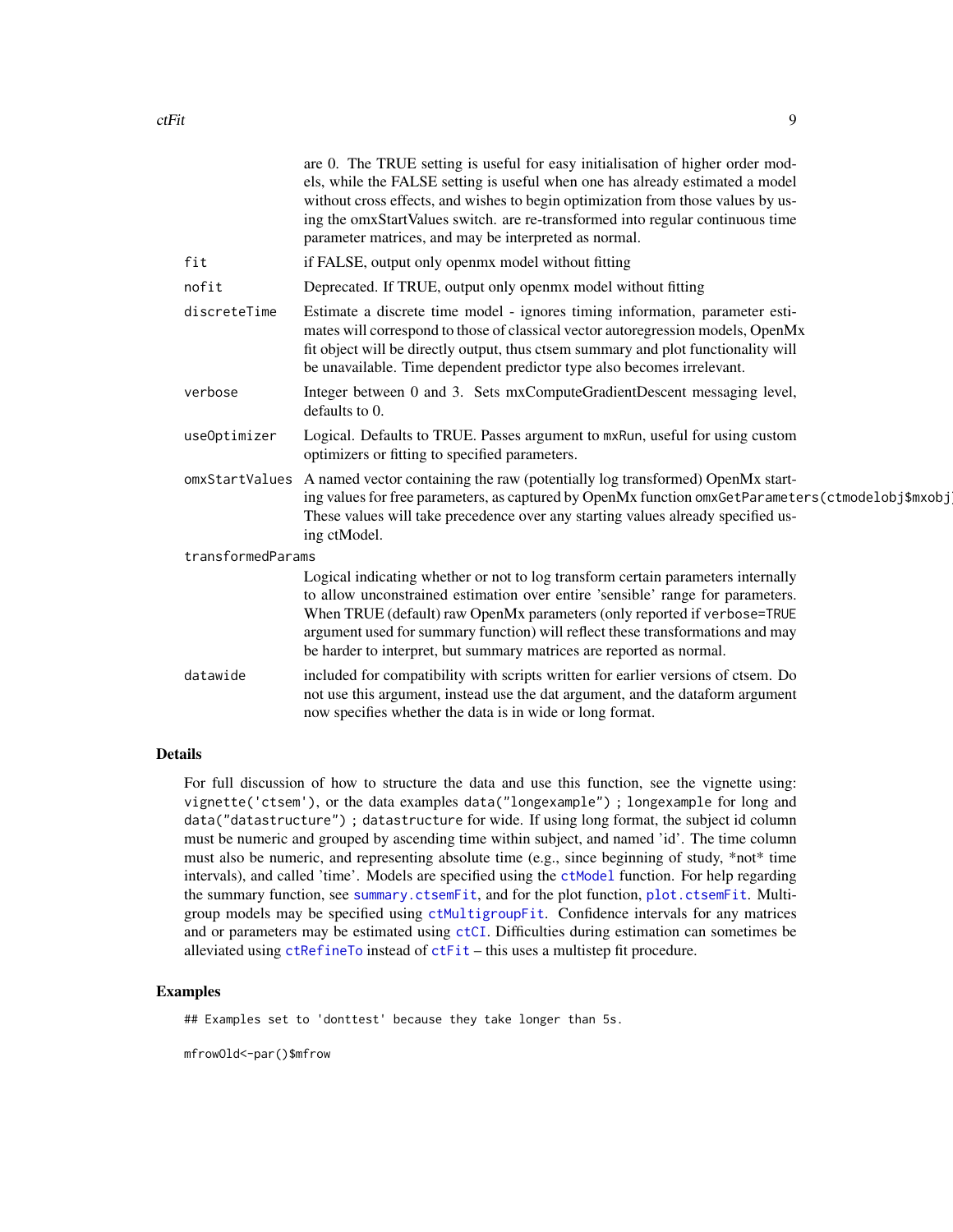```
par(mfrow=c(2, 3))
### example from Driver, Oud, Voelkle (2017),
### simulated happiness and leisure time with unobserved heterogeneity.
data(ctExample1)
traitmodel <- ctModel(n.manifest=2, n.latent=2, Tpoints=6, LAMBDA=diag(2),
 manifestNames=c('LeisureTime', 'Happiness'),
 latentNames=c('LeisureTime', 'Happiness'), TRAITVAR="auto")
traitfit <- ctFit(dat=ctExample1, ctmodelobj=traitmodel)
summary(traitfit)
plot(traitfit, wait=FALSE)
###Example from Voelkle, Oud, Davidov, and Schmidt (2012) - anomia and authoritarianism.
data(AnomAuth)
AnomAuthmodel \leq ctModel(LAMBDA = matrix(c(1, 0, 0, 1), nrow = 2, ncol = 2),
Tpoints = 5, n.latent = 2, n.manifest = 2, MANIFESTVAR=diag(0, 2), TRAITVAR = NULL)
AnomAuthfit <- ctFit(AnomAuth, AnomAuthmodel)
summary(AnomAuthfit)
### Single subject time series - using Kalman filter (OpenMx statespace expectation)
data('ctExample3')
model <- ctModel(n.latent = 1, n.manifest = 3, Tpoints = 100,
 LAMBDA = matrix(c(1, 'lambda2', 'lambda3'), nrow = 3, ncol = 1),
 CINT= matrix('cint'),
 MANIFESTMEANS = matrix(c(0, 'manifestmean2', 'manifestmean3'), nrow = 3,
   ncol = 1)fit <- ctFit(dat = ctExample3, ctmodelobj = model, objective = 'Kalman',
 stationary = c('T0VAR'))
###Oscillating model from Voelkle & Oud (2013).
data("Oscillating")
inits <- c(-39, -.3, 1.01, 10.01, .1, 10.01, 0.05, .9, 0)
names(inits) <- c("crosseffect","autoeffect", "diffusion",
  "T0var11", "T0var21", "T0var22","m1", "m2", 'manifestmean')
oscillatingm \leq ctModel(n.latent = 2, n.manifest = 1, Tpoints = 11,
 MANIFESTVAR = matrix(c(0), nrow = 1, ncol = 1),
 LAMBDA = matrix(c(1, 0), nrow = 1, ncol = 2),
 T0MEANS = matrix(c('m1', 'm2'), nrow = 2, ncol = 1),
 T0VAR = matrix(c("T0var11", "T0var21", 0, "T0var22"), nrow = 2, ncol = 2),
 DRIFT = matrix(c(0, "crosseffect", 1, "autoeffect"), nrow = 2, ncol = 2),CINT = matrix(0, \text{ ncol} = 1, \text{ nrow} = 2),
 MANIFESTMEANS = matrix('manifestmean', nrow = 1, ncol = 1),
 DIFFUSION = matrix(c(0, 0, 0, "diffusion"), nrow = 2, ncol = 2),
 startValues=inits)
oscillatingf <- ctFit(Oscillating, oscillatingm, carefulFit = FALSE)
```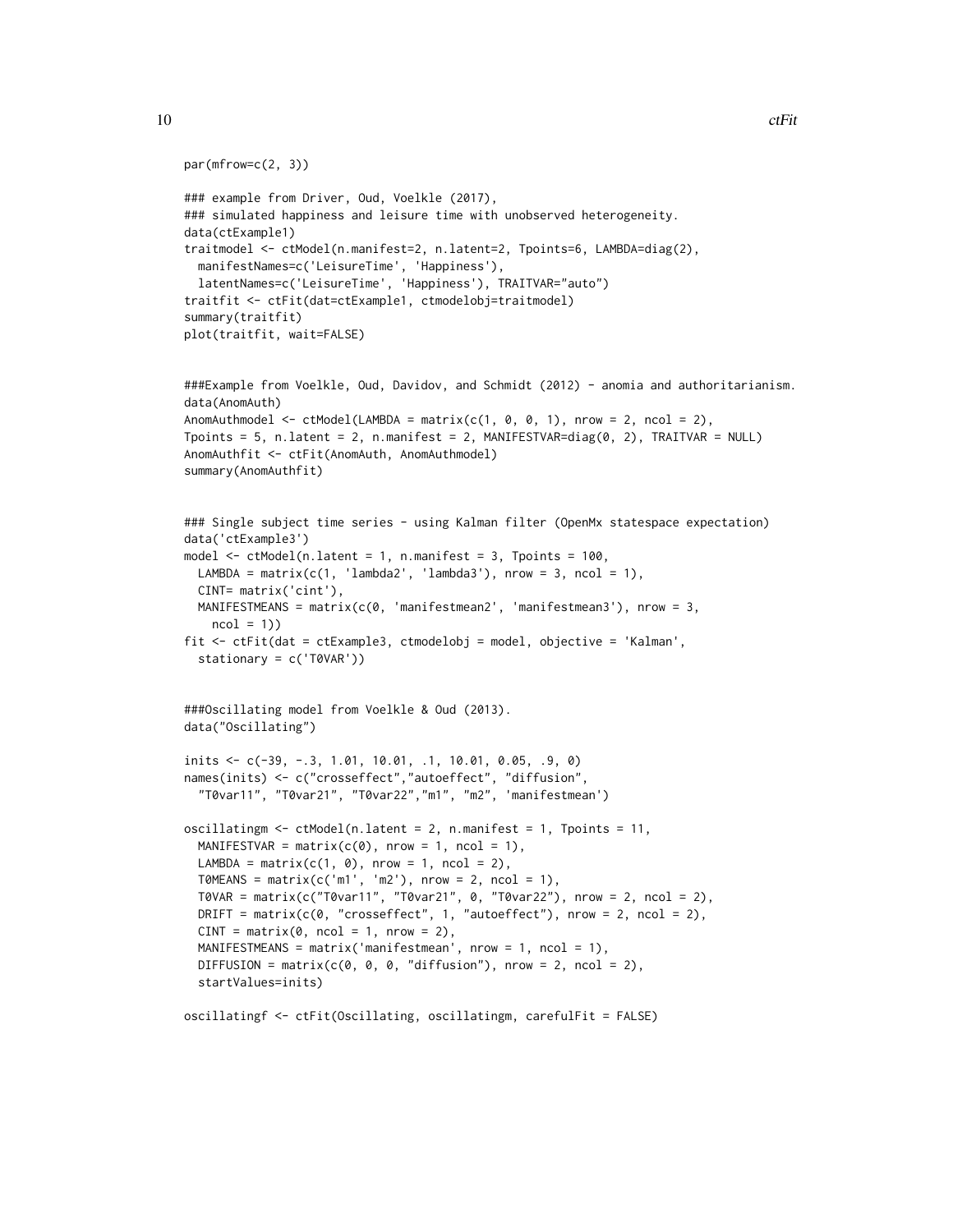<span id="page-10-0"></span>ctGenerateFromFit *Generates data according to the model estimated in a ctsemFit object.*

# Description

Generates data according to the model estimated in a ctsemFit object.

#### Usage

```
ctGenerateFromFit(
  fit,
  timestep = "asdata",
  n.subjects = 100,timerange = "asdata",
  predictorSubjects = "all",
  ...
)
```
# Arguments

| fit               | object of class ctsem Fit as returned from ct Fit.                                                                                    |
|-------------------|---------------------------------------------------------------------------------------------------------------------------------------|
| timestep          | positive numeric value indicating the time interval to use for data generation.                                                       |
| n.subjects        | integer. Number of subjects worth of data to generate                                                                                 |
| timerange         | either 'asdata' to calculate range based on data in fit object, or vector of length<br>2 specifying min and max times for generation. |
| predictorSubjects |                                                                                                                                       |
|                   | vector of integers, or string 'all', defining which subjects to sample time depen-<br>dent and independent predictors from.           |
| $\ddots$ .        | parameters to pass to ctGenerate function, such as wide=FALSE.                                                                        |

### Value

matrix of generated data

# Examples

```
data(AnomAuth)
AnomAuthmodel \leq ctModel(LAMBDA = matrix(c(1, 0, 0, 1), nrow = 2, ncol = 2),
  Tpoints = 5, n.latent = 2, n.manifest = 2, MANIFESTVAR=diag(0, 2))
AnomAuthfit <- ctFit(AnomAuth, AnomAuthmodel)
dwide <- ctGenerateFromFit(AnomAuthfit,timestep=1,n.subjects=5,wide=TRUE)
```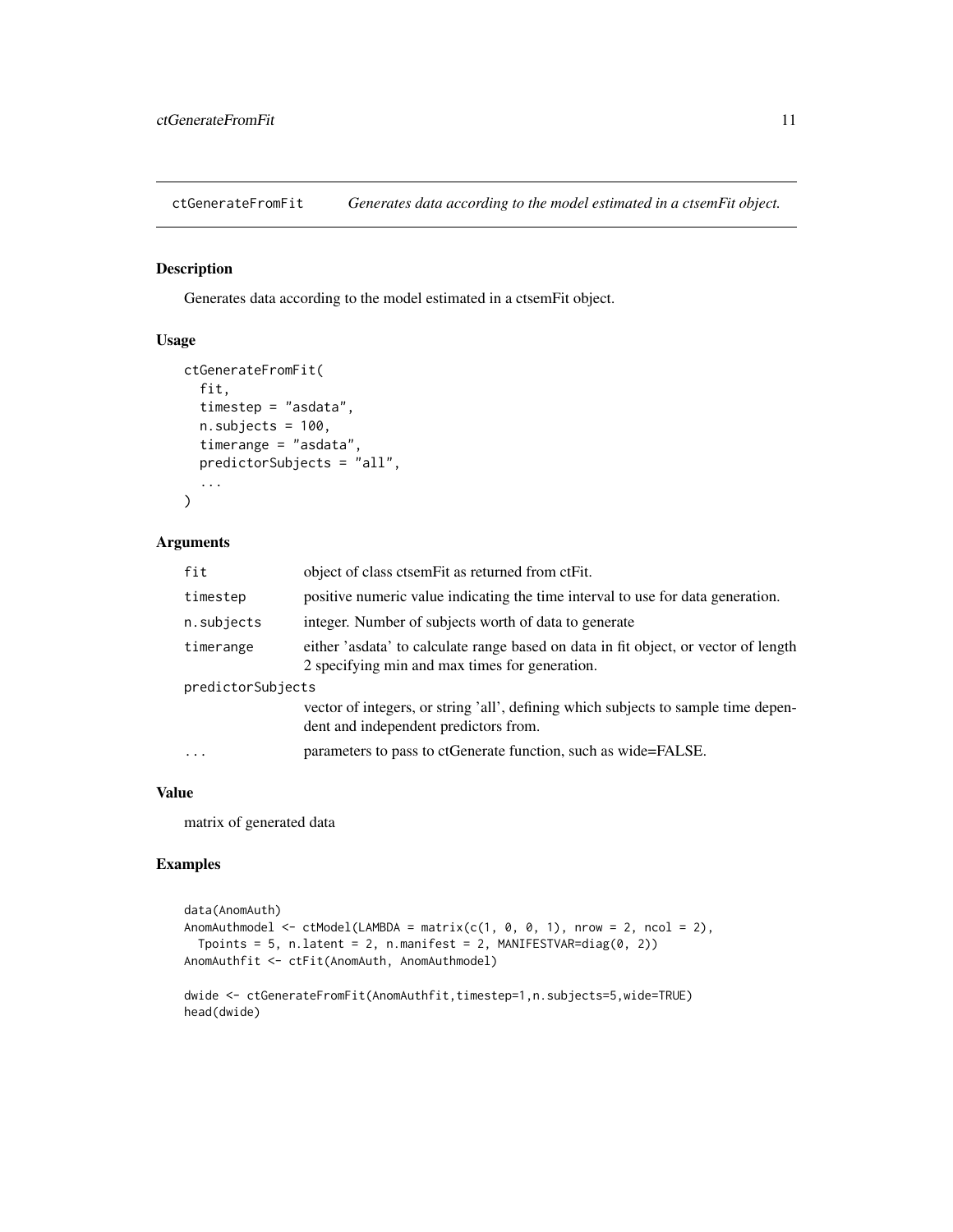<span id="page-11-0"></span>ctIndplot *ctIndplot*

# Description

Convenience function to simply plot individuals trajectories from ctsem wide format data

# Usage

```
ctIndplot(
 datawide,
 n.manifest,
 Tpoints,
 n.subjects = "all",
 colourby = "variable",
 vars = "all",opacity = 1,varnames = NULL,
 xlab = "Time",
 ylab = "Value",
  type = "b",
  start = 0,
  legend = TRUE,
  legendposition = "topright",
 new = TRUE,jittersd = 0.05,...
)
```

| datawide   | ctsem wide format data                                                                                        |
|------------|---------------------------------------------------------------------------------------------------------------|
| n.manifest | Number of manifest variables in data structure                                                                |
| Tpoints    | Number of discrete time points per case in data structure                                                     |
| n.subjects | Number of subjects to randomly select for plotting, or character vector 'all'.                                |
| colourby   | set plot colours by "subject" or "variable"                                                                   |
| vars       | either 'all' or a numeric vector specifying which manifest variables to plot.                                 |
| opacity    | Opacity of plot lines                                                                                         |
| varnames   | vector of variable names for legend (defaults to NULL)                                                        |
| xlab       | X axis label.                                                                                                 |
| ylab       | Y axis label.                                                                                                 |
| type       | character specifying plot type, as per usual base R plot commands. Defaults to<br>'b', both points and lines. |
| start      | Measurement occasion to start plotting from - defaults to TO.                                                 |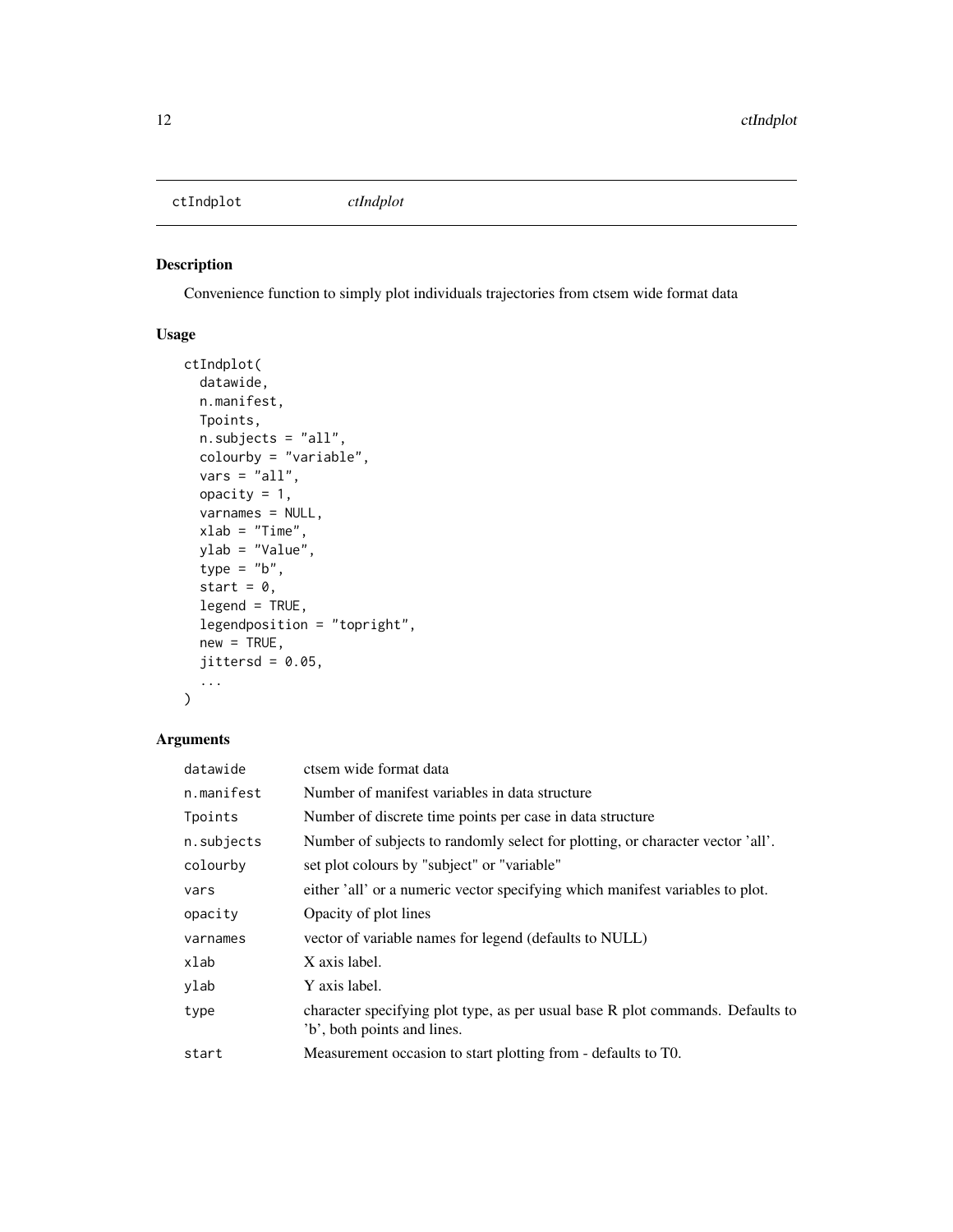# <span id="page-12-0"></span>ctModelFromFit 13

| legend    | Logical. Plot a legend?                                                                                   |
|-----------|-----------------------------------------------------------------------------------------------------------|
|           | legendposition Where to position the legend.                                                              |
| new       | logical. If TRUE, creates a new plot, otherwise overlays on current plot.                                 |
| jittersd  | positive numeric indicating standard deviation of noise to add to observed data<br>for plotting purposes. |
| $\ddotsc$ | additional plotting parameters.                                                                           |

# Examples

```
data(ctExample1)
ctIndplot(ctExample1,n.subjects=1, n.manifest=2,Tpoints=6, colourby='variable')
```

| ctModelFromFit | Extract a ctsem model structure with parameter values from a ctsem |
|----------------|--------------------------------------------------------------------|
|                | fit object.                                                        |

#### Description

Extract a ctsem model structure with parameter values from a ctsem fit object.

#### Usage

```
ctModelFromFit(fit)
```
# Arguments

fit object output by [ctFit](#page-6-1)

#### Value

object of class 'ctsemInit' (as generated by [ctModel](#page-0-0)), which can be used with [ctFit](#page-6-1) and functions.

# Examples

```
data(AnomAuth)
AnomAuthmodel <- ctModel(LAMBDA = matrix(c(1, 0, 0, 1), nrow = 2, ncol = 2),
 Tpoints = 5, n.latent = 2, n.manifest = 2, MANIFESTVAR=diag(0, 2))
AnomAuthfit <- ctFit(AnomAuth, AnomAuthmodel)
```
fitmodel <- ctModelFromFit(AnomAuthfit)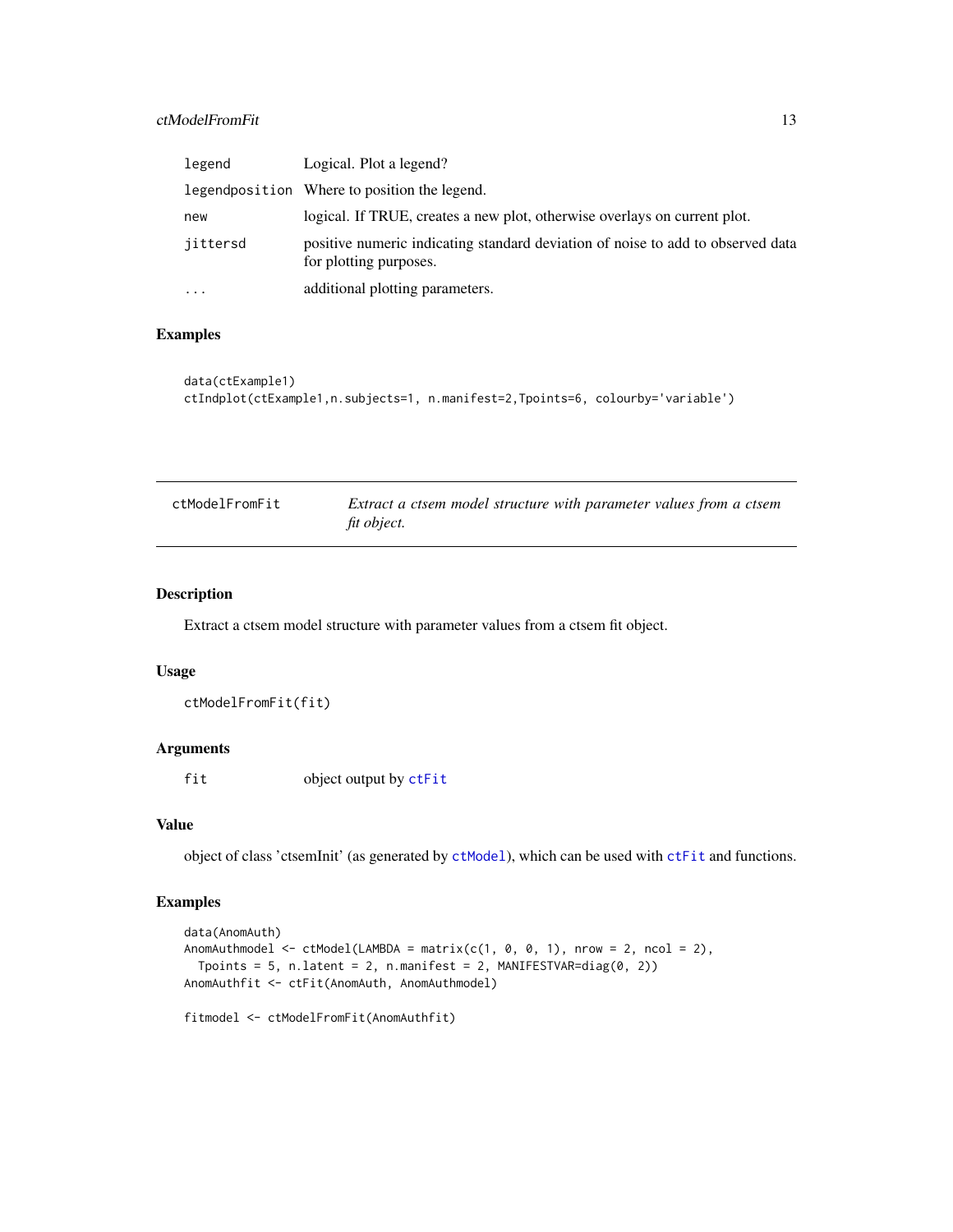<span id="page-13-1"></span><span id="page-13-0"></span>

# Description

Fits a single continuous time structural equation models to multiple groups (where each group contains 1 or more subjects), by default, all parameters are free across groups. Can also be used to easily estimate seperate models for each group.

#### Usage

```
ctMultigroupFit(
  dat,
  groupings,
  ctmodelobj,
  dataform = "wide",
  fixedmodel = NA,
  freemodel = NA,
  carefulFit = TRUE,
  omxStartValues = NULL,
  retryattempts = 5,
  showInits = FALSE,
  ...
\overline{\phantom{0}}
```

| dat        | Wide format data, as used in ctFit. See ctLongToWide to easily convert long<br>format data.                                                                                                                                                                                                                         |
|------------|---------------------------------------------------------------------------------------------------------------------------------------------------------------------------------------------------------------------------------------------------------------------------------------------------------------------|
| groupings  | For wide format: Vector of character labels designating group membership for<br>each row of dat. For long format: Named list of groups, with each list element<br>containing a vector of subject id's for the group. In both cases, group names will<br>be prefixed on relevant parameter estimates in the summary. |
| ctmodelobj | Continuous time model to fit, specified via ctModel function.                                                                                                                                                                                                                                                       |
| dataform   | either "wide" or "long" depending on which input format you wish to use for the<br>data. See details of ctFit and or vignette.                                                                                                                                                                                      |
| fixedmodel | Modified version of ctmodelobj, wherein any parameters you wish to keep fixed<br>over groups should be given the value 'groupfixed'. If specified, all other pa-<br>rameters will be free across groups.                                                                                                            |
| freemodel  | Modified version of ctmodelobj, wherein any parameters you wish to free across<br>groups should be given the label 'groupfree'. If specified, all other parameters<br>will be fixed across groups. If left NULL, the default, all parameters are free<br>across groups.                                             |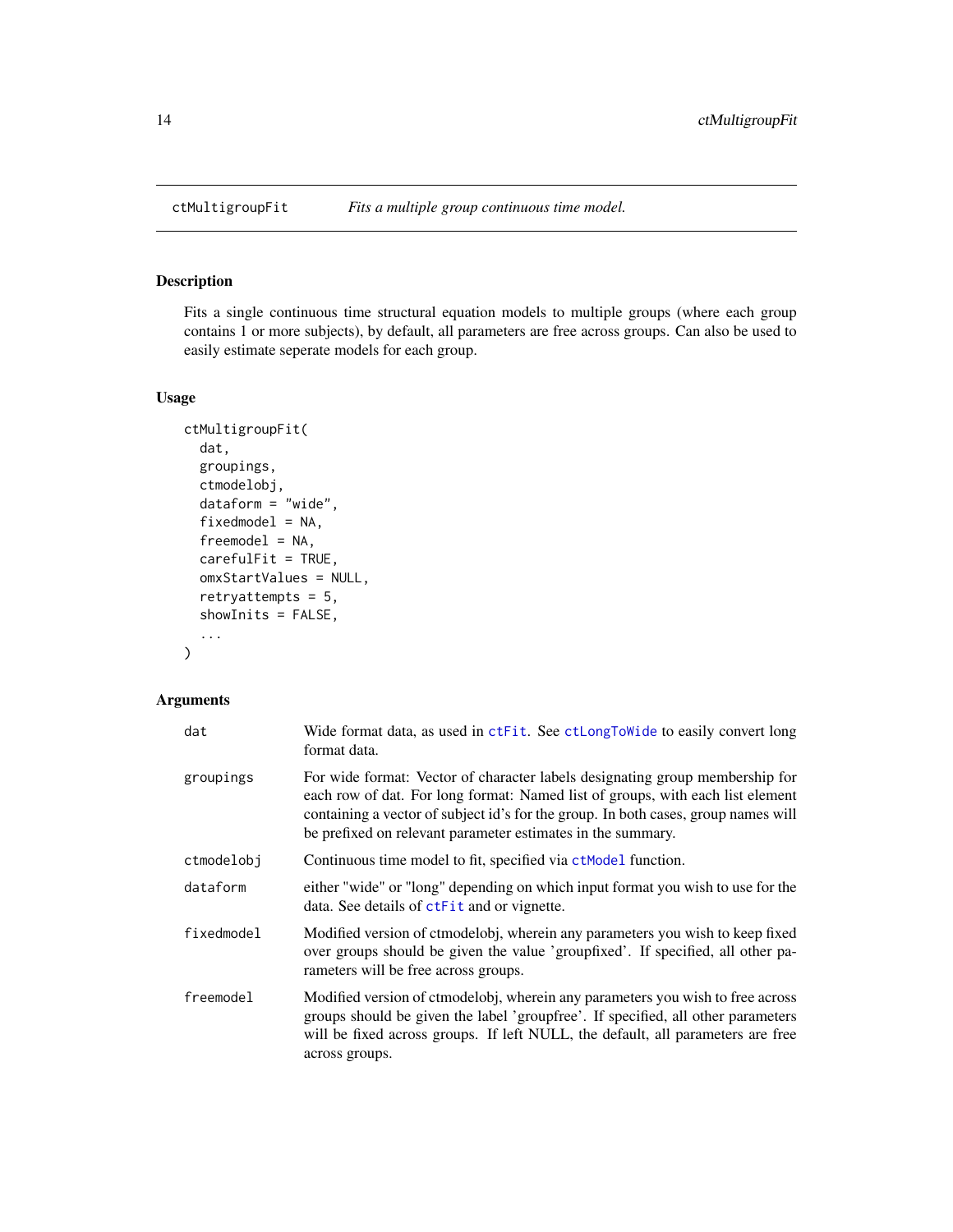# <span id="page-14-0"></span>ctMultigroupFit 15

| carefulFit    | if TRUE, first fits the specified model with a penalised likelihood function to<br>discourage parameters from boundary conditions, then fits the specified model<br>normally, using these estimates as starting values. Can help / speed optimization,<br>though results in user specified inits being ignored for the final fit. |
|---------------|-----------------------------------------------------------------------------------------------------------------------------------------------------------------------------------------------------------------------------------------------------------------------------------------------------------------------------------|
|               | omxStartValues A named vector containing the raw (potentially log transformed) OpenMx start-<br>ing values for free parameters, as captured by OpenMx function omxGetParameters(ctmodelobj\$mxobj<br>These values will take precedence over any starting values already specified us-<br>ing ctModel.                             |
| retryattempts | Number of fit retries to make.                                                                                                                                                                                                                                                                                                    |
| showInits     | Displays start values prior to optimization                                                                                                                                                                                                                                                                                       |
| $\cdots$      | additional arguments to pass to ctFit.                                                                                                                                                                                                                                                                                            |

#### Details

Additional [ctFit](#page-6-1) parameters may be specified as required. Confidence intervals for any matrices and or parameters may be estimated afer fitting using [ctCI](#page-2-1).

# Value

Returns an OpenMx fit object.

#### See Also

[ctFit](#page-6-1) and [ctModel](#page-0-0)

# Examples

```
#Two group model, all parameters except LAMBDA[3,1] constrained across groups.
data(ctExample4)
basemodel<-ctModel(n.latent=1, n.manifest=3, Tpoints=20,
                   LAMBDA=matrix(c(1, 'lambda2', 'lambda3'), nrow=3, ncol=1),
                   MANIFESTMEANS=matrix(c(0, 'manifestmean2', 'manifestmean3'),
                   nrow=3, ncol=1), TRAITVAR = 'auto')
freemodel<-basemodel
freemodel$LAMBDA[3,1]<-'groupfree'
groups < -paste0('g', rep(1:2, each=10), '-'')multif<-ctMultigroupFit(dat=ctExample4, groupings=groups,
                       ctmodelobj=basemodel, freemodel=freemodel)
summary(multif,group=1)
#fixed model approach
```

```
fixedmodel<-basemodel
fixedmodel$LAMBDA[2,1]<-'groupfixed'
groups<-paste0('g',rep(1:2, each=10),'_')
```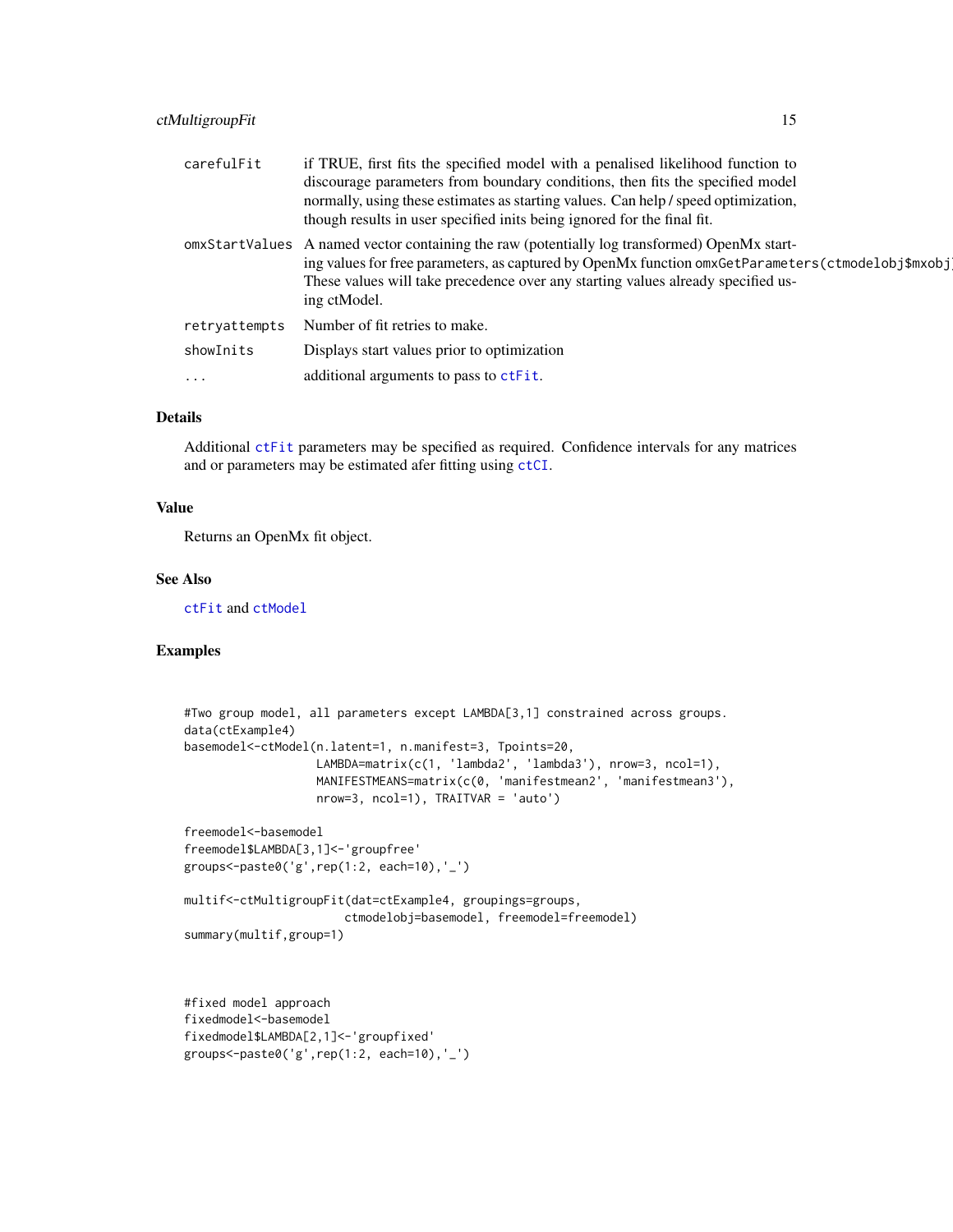```
multif<-ctMultigroupFit(dat=ctExample4, groupings=groups,
                       ctmodelobj=basemodel, fixedmodel=fixedmodel)
summary(multif,group=2)
```
<span id="page-15-1"></span>ctPlot *ctPlot*

# Description

Plots mean trajectories, autoregression, and crossregression plots, for ctsemFit objects. More customizeable than basic plot.ctsemFit function.

#### Usage

```
ctPlot(
  x,
  plotType,
  xlim,
  resolution = 50,
  impulseIndex = NULL,
  subject = 1,
  typeVector = "auto",
  colVector = "auto",
  ltyVector = "auto",
  ...
\mathcal{L}
```

| x            | ctsem Fit object as generated by ctFit.                                                                                                                                                                                                                                                                                                                                                                                                                                                                                                                                                                                                                        |
|--------------|----------------------------------------------------------------------------------------------------------------------------------------------------------------------------------------------------------------------------------------------------------------------------------------------------------------------------------------------------------------------------------------------------------------------------------------------------------------------------------------------------------------------------------------------------------------------------------------------------------------------------------------------------------------|
| plotType     | string. "mean" for expectation independent of any data, "AR" for autoregres-<br>sions, "CR" for cross regressions, "standardiseCR" for standardised cross re-<br>gressions (standardised based on estimated within subject variance), "within-<br>Var" for within variance and covariance, "randomImpulse" for expected change<br>in processes given a random fluctuation of $+1$ for each process (so a mixture of<br>DIFFUSION and DRIFT characteristics), "experimentalImpulse" for expected<br>change in processes given an exogenous input of $+1$ for each process, provides<br>alternate characterisation of autoregressive and cross regressive plots. |
| xlim         | vector. As per usual for plot(), but xlim may not be negative.                                                                                                                                                                                                                                                                                                                                                                                                                                                                                                                                                                                                 |
| resolution   | Numeric. Plot points between each unit of time. Default of 'auto' adapts to xlim<br>and results in 500 points in total.                                                                                                                                                                                                                                                                                                                                                                                                                                                                                                                                        |
| impulseIndex | Numeric. Only required for impulse plot types, specifies which column of the<br>DRIFT matrix the impulse relates to.                                                                                                                                                                                                                                                                                                                                                                                                                                                                                                                                           |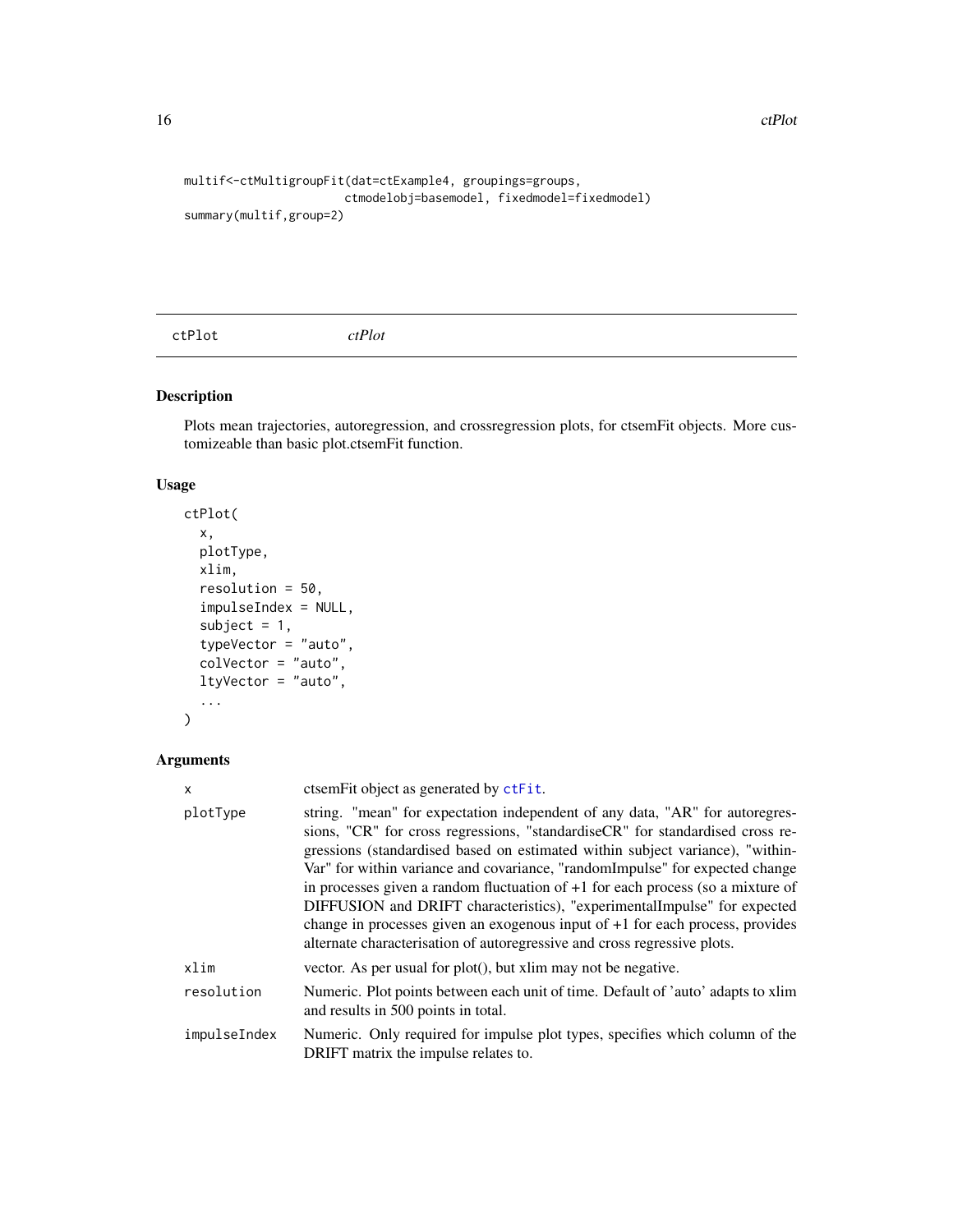#### <span id="page-16-0"></span>ctPostPredict 27

| subject    | numeric. Specifies the subject (row of data from the mxobj) to plot for fac-<br>torScores type plot. |
|------------|------------------------------------------------------------------------------------------------------|
|            |                                                                                                      |
| typeVector | Vector of plot types to use for plotting.                                                            |
| colVector  | vector of colours to use for plotting.                                                               |
| ltyVector  | Vector of line types to use for plotting.                                                            |
| $\cdots$   | Other options passed to plot(). ylim is required.                                                    |

# Value

Character vector of labels from the DRIFT matrix in order plotted - useful for legends. Side-effect: plots graphs.

#### Examples

## Examples set to 'donttest' because they take longer than 5s. ### example from Driver, Oud, Voelkle (2016), ### simulated happiness and leisure time with unobserved heterogeneity. data(ctExample1) traitmodel <- ctModel(n.manifest=2, n.latent=2, Tpoints=6, LAMBDA=diag(2), manifestNames=c('LeisureTime', 'Happiness'), latentNames=c('LeisureTime', 'Happiness'), TRAITVAR="auto") traitfit <- ctFit(dat=ctExample1, ctmodelobj=traitmodel) ctPlot(traitfit, plotType='CR', xlim=c(0,5),ylim=c(-1,1))

ctPostPredict *Posterior predictive type check for ctsemFit.*

#### Description

Samples data according to the ctsemFit object, computes quantiles over time based on model fit, plots these against original data.

#### Usage

```
ctPostPredict(
  fit,
  timestep = 0.1,
  n.subjects = 100,probs = c(0.025, 0.5, 0.975),
 plot = TRUE,
  ctPlotArrayArgs = list(grid = FALSE, legend = FALSE),
 indPlotArgs = list(colourby = "subject", lwd = 2, new = FALSE, type = "p", opacity =
    0.3),
  mfrow = "auto"
)
```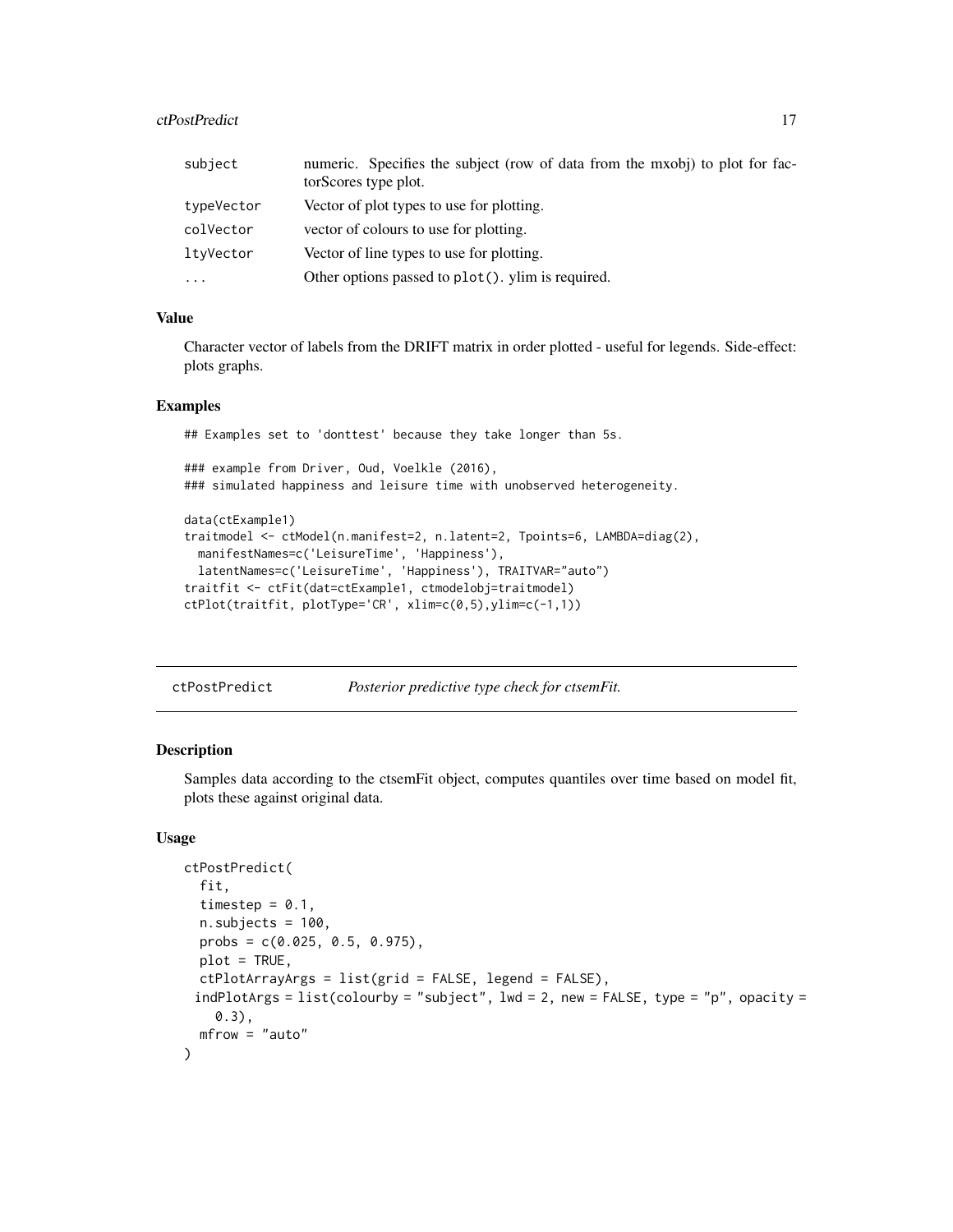# <span id="page-17-0"></span>Arguments

| fit             | object of class ctsemFit as returned from ctFit                                                                                                                                                                         |
|-----------------|-------------------------------------------------------------------------------------------------------------------------------------------------------------------------------------------------------------------------|
| timestep        | positive value denoting the time interval to use for sampling.                                                                                                                                                          |
| n.subjects      | Number of subjects worth of data to sample.                                                                                                                                                                             |
| probs           | Vector of values between 0 and 1 denoting quantiles to generate. For plotting,<br>vector should be of length 3 and values should be rising.                                                                             |
| plot            | Whether to plot or return the generated data.                                                                                                                                                                           |
| ctPlotArrayArgs |                                                                                                                                                                                                                         |
|                 | additional arguments to pass to ctPlotArray function, for plotting generated<br>distributions.                                                                                                                          |
| indPlotArgs     | list of parameters to pass to ctIndplot, for plotting original data. Only used if<br>plot=TRUE.                                                                                                                         |
| mfrow           | 2 dimensional integer vector defining number of rows and columns of plots, as<br>per the mfrow argument to par. 'auto' determines automatically, to a maximum<br>of 4 by 4, while NULL uses the current system setting. |

# Value

Either nothing (if plot=TRUE) or an array containing generated data over quantiles.

# Examples

```
data("AnomAuth")
AnomAuthmodel \leq ctModel(LAMBDA = matrix(c(1, 0, 0, 1), nrow = 2, ncol = 2),
  Tpoints = 5, n.latent = 2, n.manifest = 2, MANIFESTVAR=diag(0, 2), TRAITVAR = 'auto')
AnomAuthFit <- ctFit(AnomAuth, AnomAuthmodel)
ctPostPredict(AnomAuthFit,timestep=.5,n.subjects=100)
```
<span id="page-17-1"></span>ctRefineTo *ctRefineTo*

# Description

Fits a ctsem m in a stepwise fashion to help with difficult optimization.

# Usage

```
ctRefineTo(datawide, ctmodelobj, modfunc = NULL, ...)
```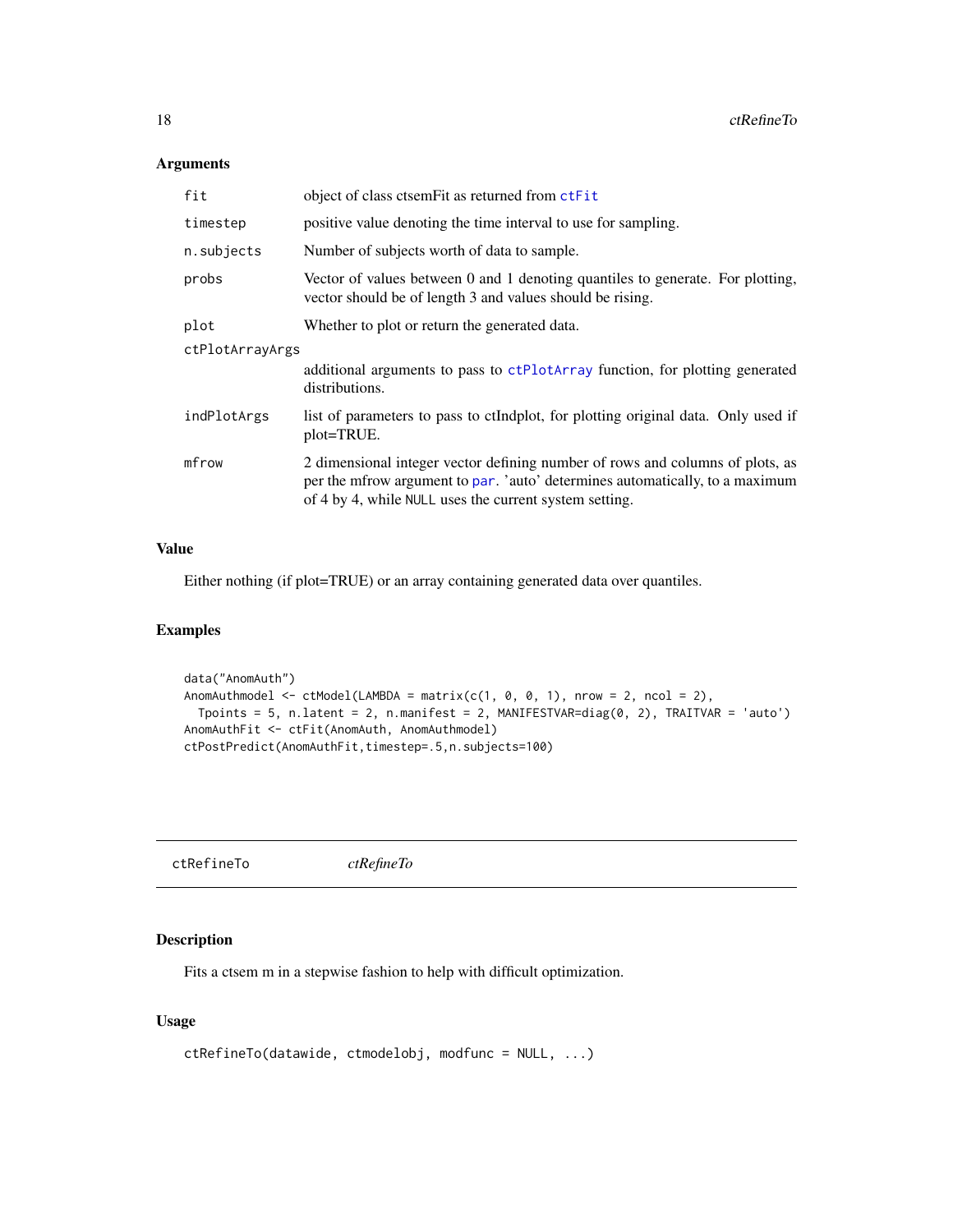#### <span id="page-18-0"></span> $ctsemOMX$  19

#### Arguments

| datawide   | Data in ctsem wide format                                                                                                              |
|------------|----------------------------------------------------------------------------------------------------------------------------------------|
| ctmodelobi | A continuous time m specified via the <b>ctModel</b> function.                                                                         |
| modfunc    | function to run prior to each optimization step, that takes ctsem fit object, mod-<br>ifies it as desired, and returns the fit object. |
| $\ddotsc$  | additional parameters to pass to ctFit.                                                                                                |

# Details

This function fits a sequence of ctsem models increasing in complexity, starting with a m involving fixed and relatively strong auto effects, no cross effects, no predictors, and no off-diagonal covariances. For many models this can improve the speed and robustness of fitting

#### Value

Returns a fitted ctsem object in the same manner as [ctFit](#page-6-1).

ctsemOMX *ctsemOMX*

# Description

ctsem is an R package for continuous time structural equation modelling of panel  $(N > 1)$  and time series ( $N = 1$ ) data, using either a frequentist or Bayesian approach, or middle ground forms like maximum a posteriori. This ctsemOMX addition includes the original OpenMx based functions which have been split off from the main package.

#### Details

The general workflow begins by specifying a model using the [ctModel](#page-0-0) function, in which the type of model is also specified. Then the model is fit to data using either [ctFit](#page-6-1) if the original 'omx' (OpenMx, SEM, max likelihood) model is specified. The omx forms are no longer in development and for most purposes, the newer stan based forms (contained in the base ctsem package) are more robust and flexible. For citation info, please run citation('ctsem') .

#### References

https://www.jstatsoft.org/article/view/v077i05

Driver, C. C., & Voelkle, M. C. (2018). Hierarchical Bayesian continuous time dynamic modeling. Psychological Methods. Advance online publication.http://dx.doi.org/10.1037/met0000168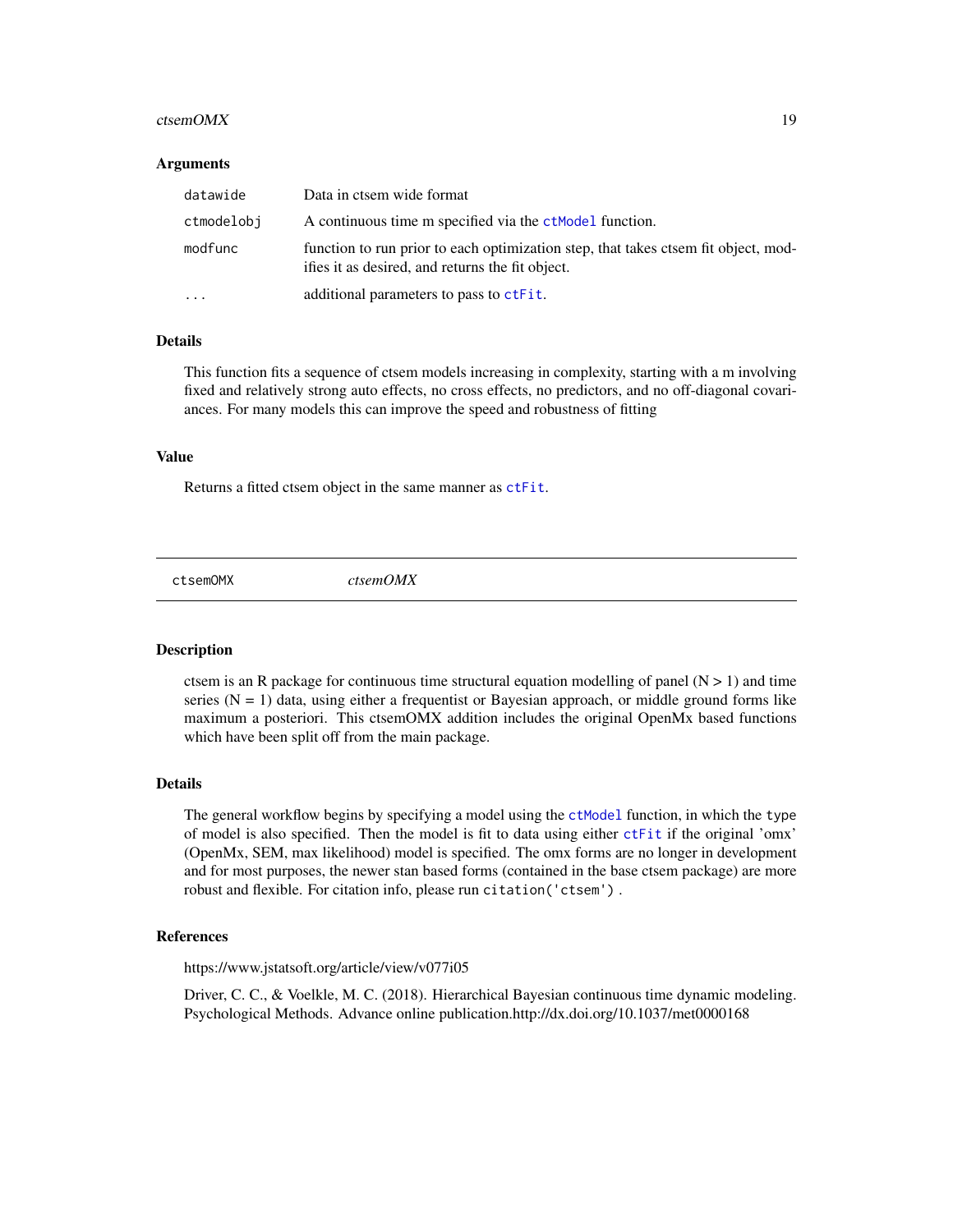<span id="page-19-0"></span>datastructure *datastructure*

#### Description

Simulated example dataset for the ctsem package

#### Format

2 by 15 matrix containing containing ctsem wide format data. 3 measurement occasions of manifest variables Y1 and Y2, 2 measurement occasions of time dependent predictor TD1, 2 measurement intervals dTx, and 2 time independent predictors TI1 and TI2, for 2 individuals.

longexample *longexample*

# Description

Simulated example dataset for the ctsem package

#### Format

7 by 8 matrix containing ctsem long format data, for two subjects, with three manifest variables Y1, Y2, Y3, one time dependent predictor TD1, two time independent predictors TI1 and TI2, and absolute timing information Time.

Oscillating *Oscillating*

#### Description

Simulated example dataset for the ctsem package.

### Format

200 by 21 matrix containing containing ctsem wide format data. 11 measurement occasions and 10 measurement intervals for each of 200 individuals

#### Source

See [https://bpspsychub.onlinelibrary.wiley.com/doi/abs/10.1111/j.2044-8317.2012.](https://bpspsychub.onlinelibrary.wiley.com/doi/abs/10.1111/j.2044-8317.2012.02043.x) [02043.x](https://bpspsychub.onlinelibrary.wiley.com/doi/abs/10.1111/j.2044-8317.2012.02043.x)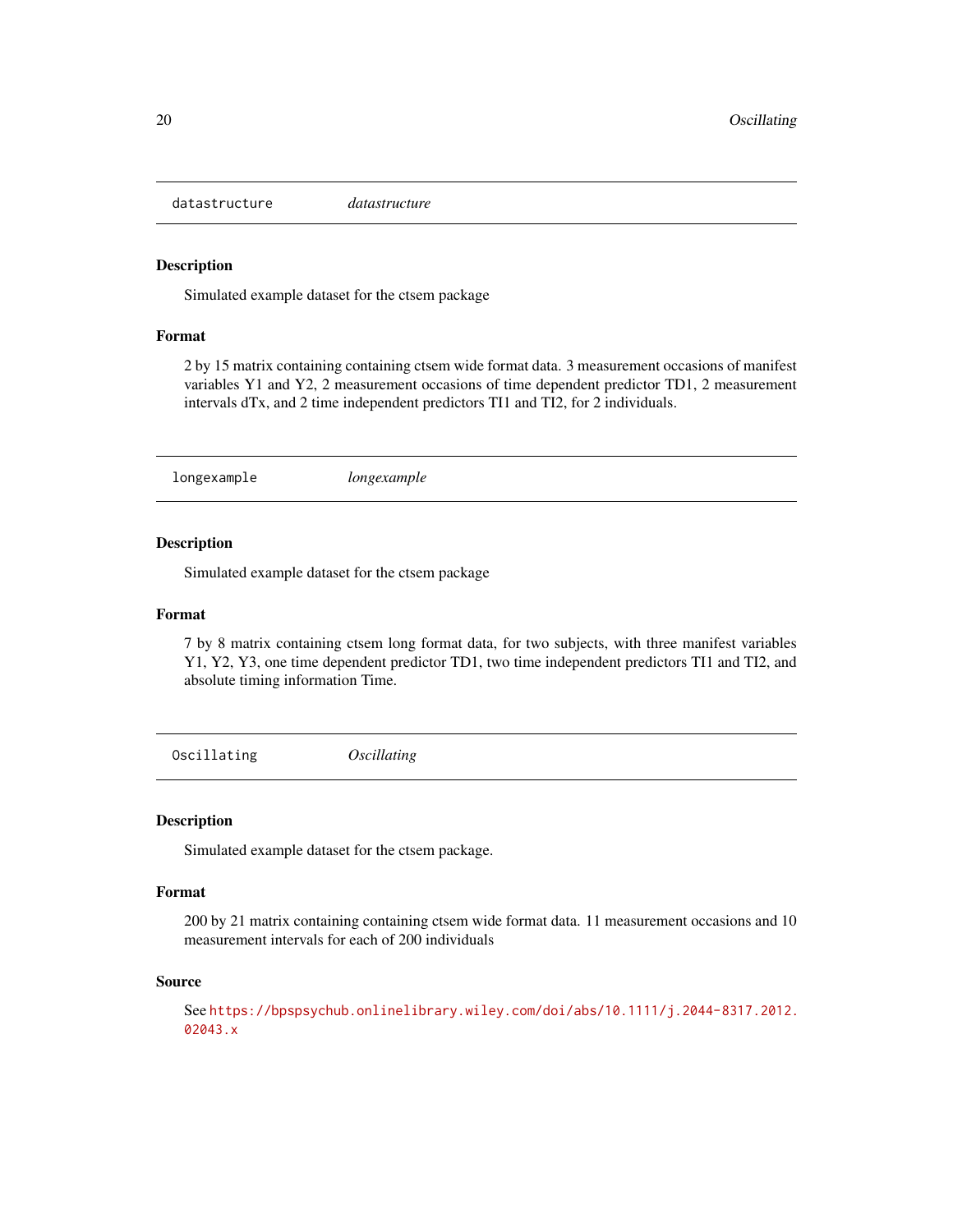<span id="page-20-1"></span><span id="page-20-0"></span>

# Description

Ouputs mean trajectories, autoregression, and crossregression plots. For more customization possibilities, see [ctPlot](#page-15-1).

#### Usage

```
## S3 method for class 'ctsemFit'
plot(
  x,
 resolution = 50,
 wait = TRUE,
 max.time = "auto",
 mean = TRUE,withinVariance = TRUE,
 AR = TRUE,CR = TRUE,standardiseCR = FALSE,
  randomImpulse = FALSE,
  experimentalImpulse = FALSE,
  xlab = "Time",meansylim = "auto",
 ARylim = "auto",
 CRylim = "auto",
 ylab = "Value",
  ...
\mathcal{L}
```

| $\mathsf{x}$ | ctsem Fit object as generated by ctFit.                                                                                              |
|--------------|--------------------------------------------------------------------------------------------------------------------------------------|
| resolution   | Numeric. Plot points between each unit of time. Default of 'auto' adapts to<br>max time and results in 500 in total.                 |
| wait         | If true, user is prompted to continue before plotting next graph. If false, graphs<br>are plotted one after another without waiting. |
| max.time     | Time scale on which to plot parameters. If auto, parameters are plotted for full<br>range of observed variables.                     |
| mean         | if TRUE, plot of means from 0 to max time included in output.                                                                        |
|              | withinVariance if TRUE, plot within subject variance / covariance.                                                                   |
| AR           | if TRUE, plot of autoregressive values from 0 to max time included in output.                                                        |
| CR.          | if TRUE, plot of cross regressive values from 0 to max time included in output.                                                      |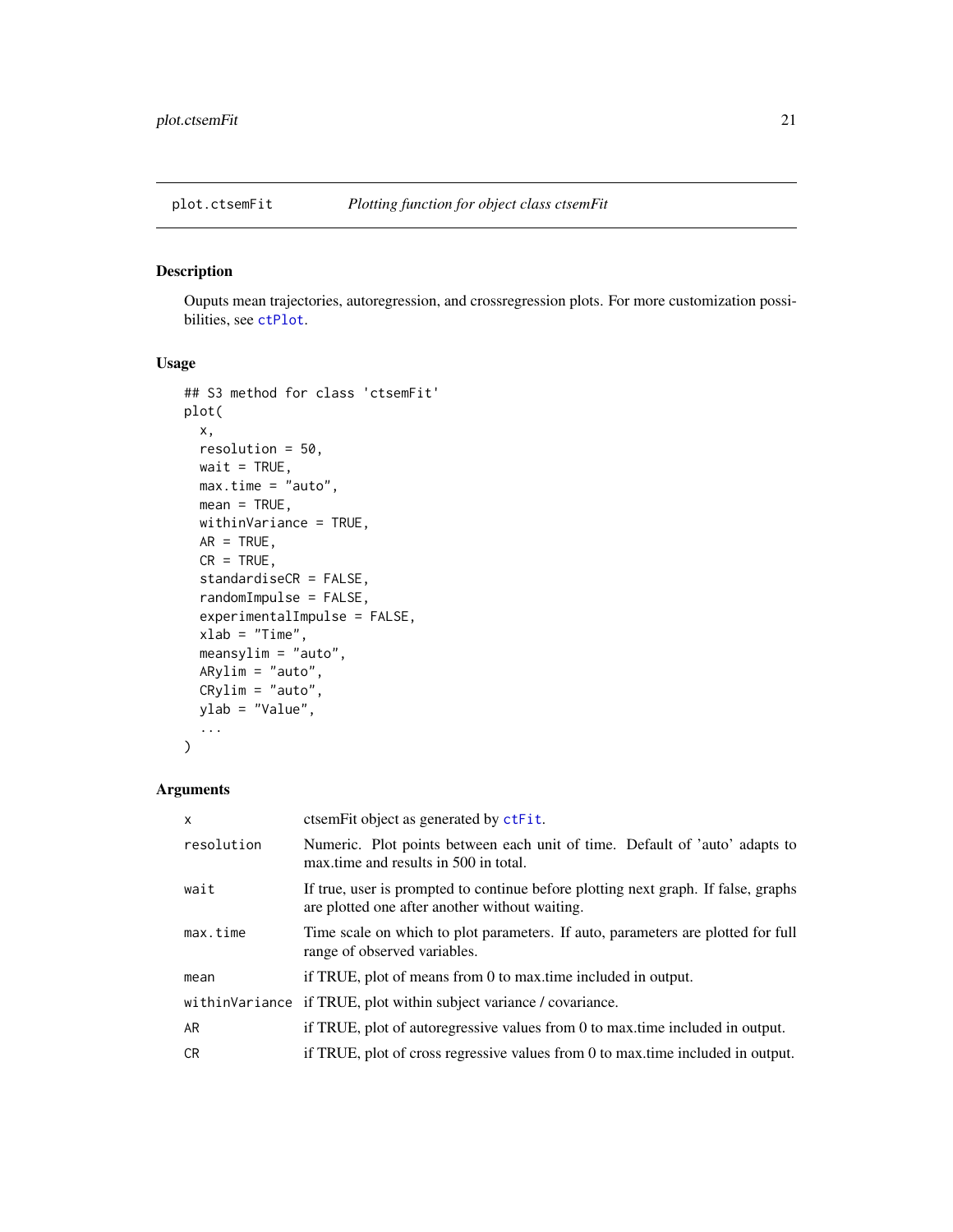<span id="page-21-0"></span>

| standardiseCR       | if TRUE, cross regression values are standardised based on estimated within<br>subject variance.                                                                                         |
|---------------------|------------------------------------------------------------------------------------------------------------------------------------------------------------------------------------------|
| randomImpulse       | if TRUE (default), plots expected change in processes given a random fluctua-<br>tion of $+1$ for each process – plot is then a mixture of DIFFUSION and DRIFT<br>characteristics.       |
| experimentalImpulse |                                                                                                                                                                                          |
|                     | if TRUE (default), plots expected change in processes given an exogenous input<br>of $+1$ for each process – alternate characterisation of autoregressive and cross<br>regressive plots. |
| xlab                | X axis label.                                                                                                                                                                            |
| meansylim           | Vector of min and max limits for mean trajectory plot. 'auto' calculates auto-<br>matically.                                                                                             |
| ARylim              | Vector of min and max limits for autoregression plot. 'auto' is $c(0,1)$ , and ex-<br>pands if necessary.                                                                                |
| CRylim              | Vector of min and max limits for cross regression plot. 'auto' is $c(-1,1)$ , and<br>expands if necessary.                                                                               |
| ylab                | Y axis label.                                                                                                                                                                            |
| .                   | Other options passed to plot().                                                                                                                                                          |
|                     |                                                                                                                                                                                          |

# Value

Nothing. Side-effect: plots graphs.

### Examples

## Examples set to 'donttest' because they take longer than 5s.

### example from Driver, Oud, Voelkle (2015), ### simulated happiness and leisure time with unobserved heterogeneity.

```
data(ctExample1)
traitmodel <- ctModel(n.manifest=2, n.latent=2, Tpoints=6, LAMBDA=diag(2),
 manifestNames=c('LeisureTime', 'Happiness'),
 latentNames=c('LeisureTime', 'Happiness'), TRAITVAR="auto")
traitfit <- ctFit(dat=ctExample1, ctmodelobj=traitmodel)
plot(traitfit, wait=FALSE)
```
plot.ctsemMultigroupFit

*Plot function for ctsemMultigroupFit object*

# Description

Plots [ctMultigroupFit](#page-13-1) objects.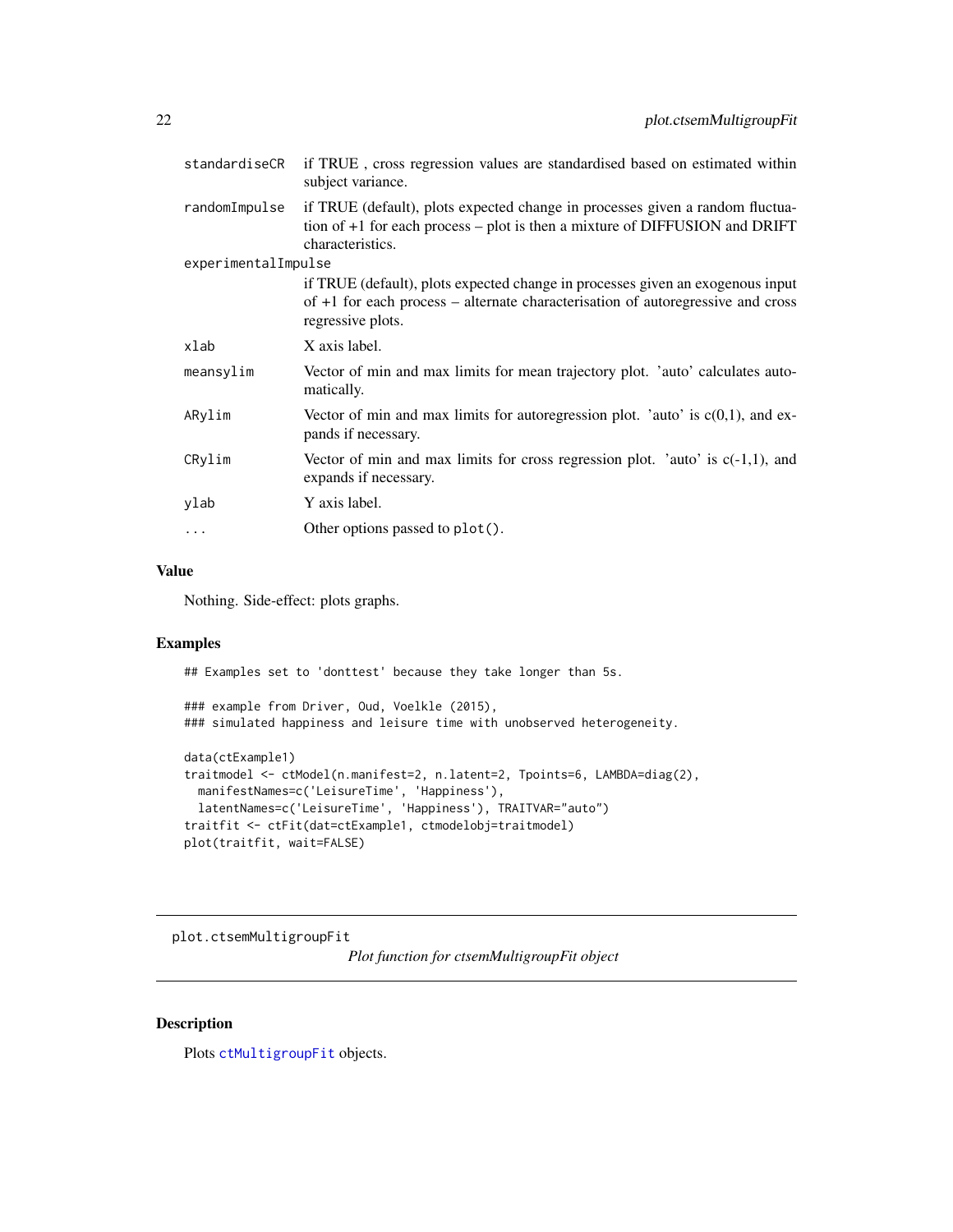# <span id="page-22-0"></span>summary.ctsemFit 23

# Usage

```
## S3 method for class 'ctsemMultigroupFit'
plot(x, group = "show chooser", ...)
```
# Arguments

|                         | ctsemMultigroupFit object as generated by ctMultigroupFit                                             |
|-------------------------|-------------------------------------------------------------------------------------------------------|
| group                   | character string of subgroup to plot. Default of 'show chooser' displays list and<br>lets you select. |
| $\cdot$ $\cdot$ $\cdot$ | additional parameters to pass to plot. ctsemeter function.                                            |

# Value

Nothing. Side-effect: plots graphs.

<span id="page-22-1"></span>

|  | summary.ctsemFit | Summary function for ctsemFit object |  |
|--|------------------|--------------------------------------|--|
|--|------------------|--------------------------------------|--|

# Description

Provides summary details for ctsemFit objects.

# Usage

```
## S3 method for class 'ctsemFit'
summary(object, ridging = FALSE, timeInterval = 1, verbose = FALSE, ...)
```

| object       | ctsemFit object as generated by ctFit.                                                                                                                                                                                                                                                                                                                                                                                                                                                                                                                                                                                                                                                                                                                                                                                                           |
|--------------|--------------------------------------------------------------------------------------------------------------------------------------------------------------------------------------------------------------------------------------------------------------------------------------------------------------------------------------------------------------------------------------------------------------------------------------------------------------------------------------------------------------------------------------------------------------------------------------------------------------------------------------------------------------------------------------------------------------------------------------------------------------------------------------------------------------------------------------------------|
| ridging      | if TRUE, adds a small amount of variance to diagonals when calculating stan-<br>dardised (correlation) matrices, should only be used if standardised matrices<br>return NAN.                                                                                                                                                                                                                                                                                                                                                                                                                                                                                                                                                                                                                                                                     |
| timeInterval | positive numeric value specifying time interval to use for discrete parameter<br>matrices, defaults to 1.                                                                                                                                                                                                                                                                                                                                                                                                                                                                                                                                                                                                                                                                                                                                        |
| verbose      | Logical. If TRUE, displays the raw, internally transformed (when fitting with de-<br>fault arguments) OpenMx parameters and corresponding standard errors, as well<br>as additional summary matrices. Parameter transforms are described in the vi-<br>gnette, vignette ('ctsem'). Additional summary matrices include: 'discrete'<br>matrices – matrices representing the effect for the given time interval (default of<br>1); 'asymptotic' matrices – represents the effect as time interval approaches in-<br>finity (therefore asymCINT describes mean level of processes at the asymptote,<br>asymDIFFUSION describes total within-subject variance at the asymptote, etc);<br>'standardised' matrices – transforms covariance matrices to correlation matrices,<br>and transforms discreteDRIFT based on DIFFUSION, to give effect sizes. |
|              | additional parameters to pass.                                                                                                                                                                                                                                                                                                                                                                                                                                                                                                                                                                                                                                                                                                                                                                                                                   |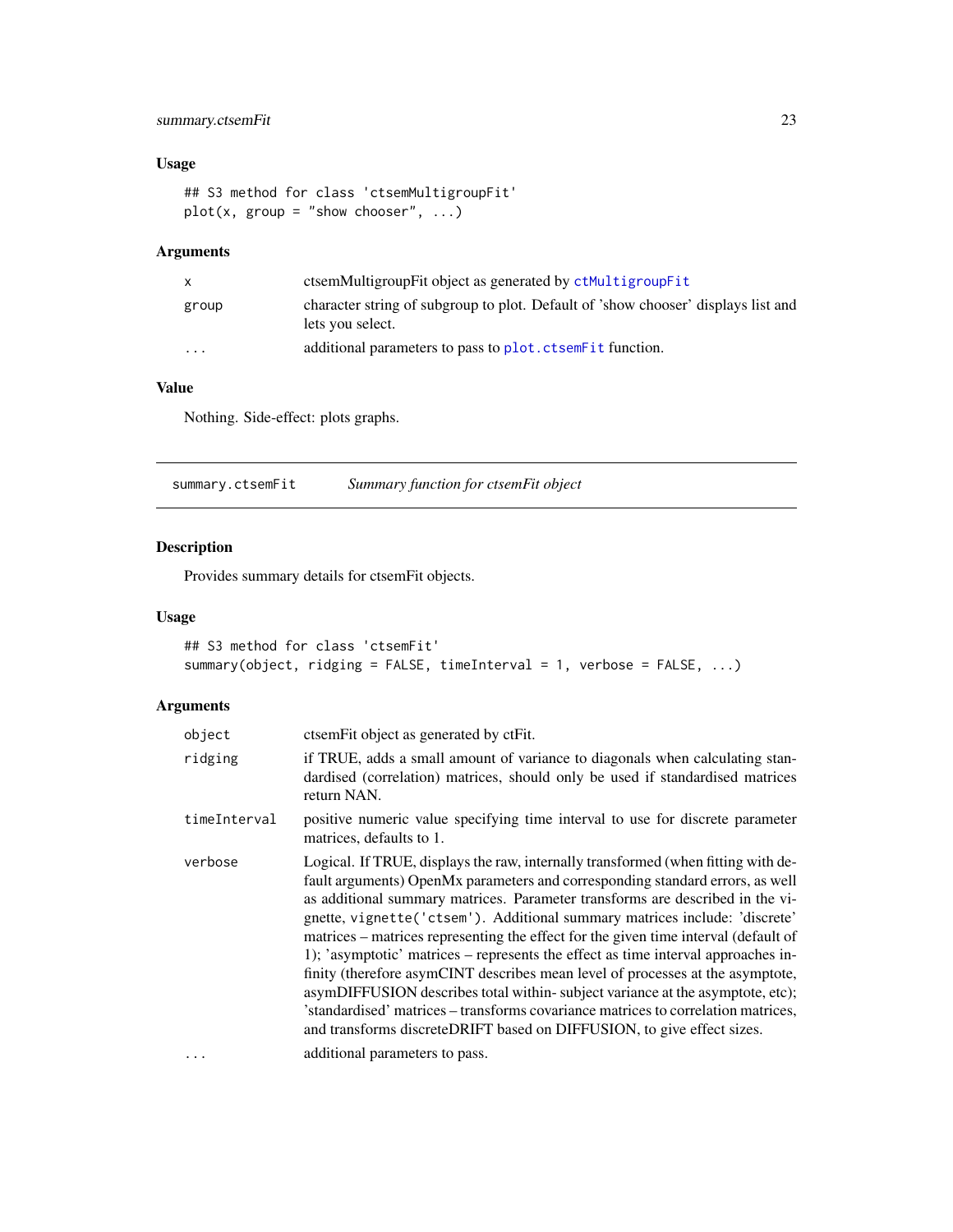# Details

Important: Although [ctModel](#page-0-0) takes cholesky decomposed variance-covariance matrices as input, the summary function displays the full variance-covariance matrices. These can be cholesky decomposed for comparison purposes using t(chol(summary(ctfitobject)\$covariancematrix)). Standard errors are displayed in the \$ctparameters section, however if [ctFit](#page-6-1) was used with transformed-Params=TRUE (the default, and recommended) covariance matrix standard errors will have been approximated using the delta method. For inferential purposes, maximum likelihood confidence intervals may be estimated using the [ctCI](#page-2-1) function.

### Value

Summary of ctsemFit object

#### Examples

## Examples set to 'donttest' because they take longer than 5s.

```
### example from Driver, Oud, Voelkle (2015),
### simulated happiness and leisure time with unobserved heterogeneity.
data(ctExample1)
traitmodel <- ctModel(n.manifest=2, n.latent=2, Tpoints=6, LAMBDA=diag(2),
 manifestNames=c('LeisureTime', 'Happiness'),
 latentNames=c('LeisureTime', 'Happiness'), TRAITVAR="auto")
traitfit <- ctFit(dat=ctExample1, ctmodelobj=traitmodel)
summary(traitfit,timeInterval=1)
```
summary.ctsemMultigroupFit

```
Summary function for ctsemMultigroupFit object
```
# **Description**

Provides summary details for objects fitted with [ctMultigroupFit](#page-13-1).

#### Usage

```
## S3 method for class 'ctsemMultigroupFit'
summary(object, group = "show chooser", ...)
```

| object                  | ctsemMultigroupFit object as generated by ctMultigroupFit                                                                       |
|-------------------------|---------------------------------------------------------------------------------------------------------------------------------|
| group                   | character string of subgroup to display summary parameters for. Default of<br>'show chooser' displays list and lets you select. |
| $\cdot$ $\cdot$ $\cdot$ | additional parameters to pass to summary.ctsemFit.                                                                              |

<span id="page-23-0"></span>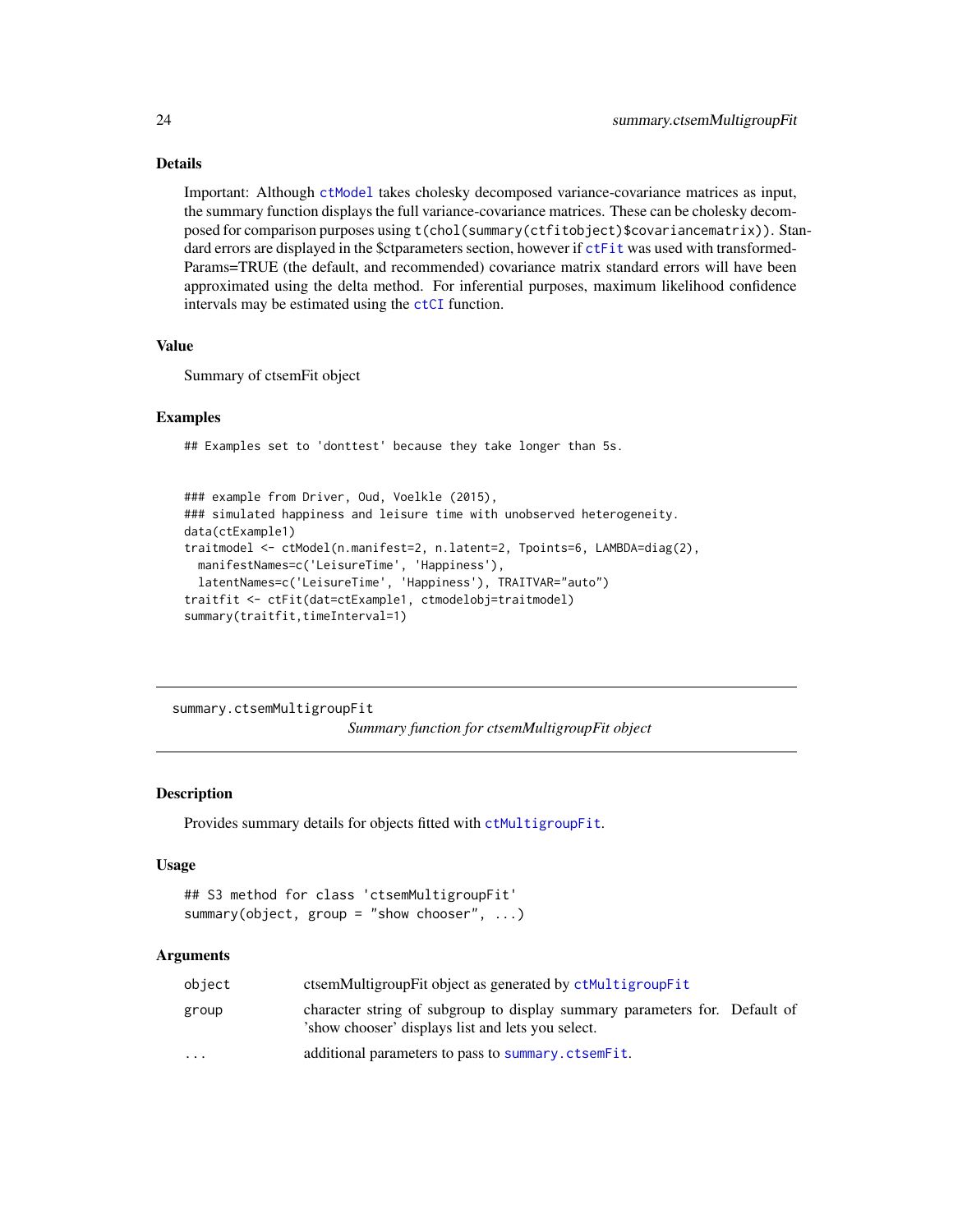# Value

Summary of ctsemMultigroupFit object